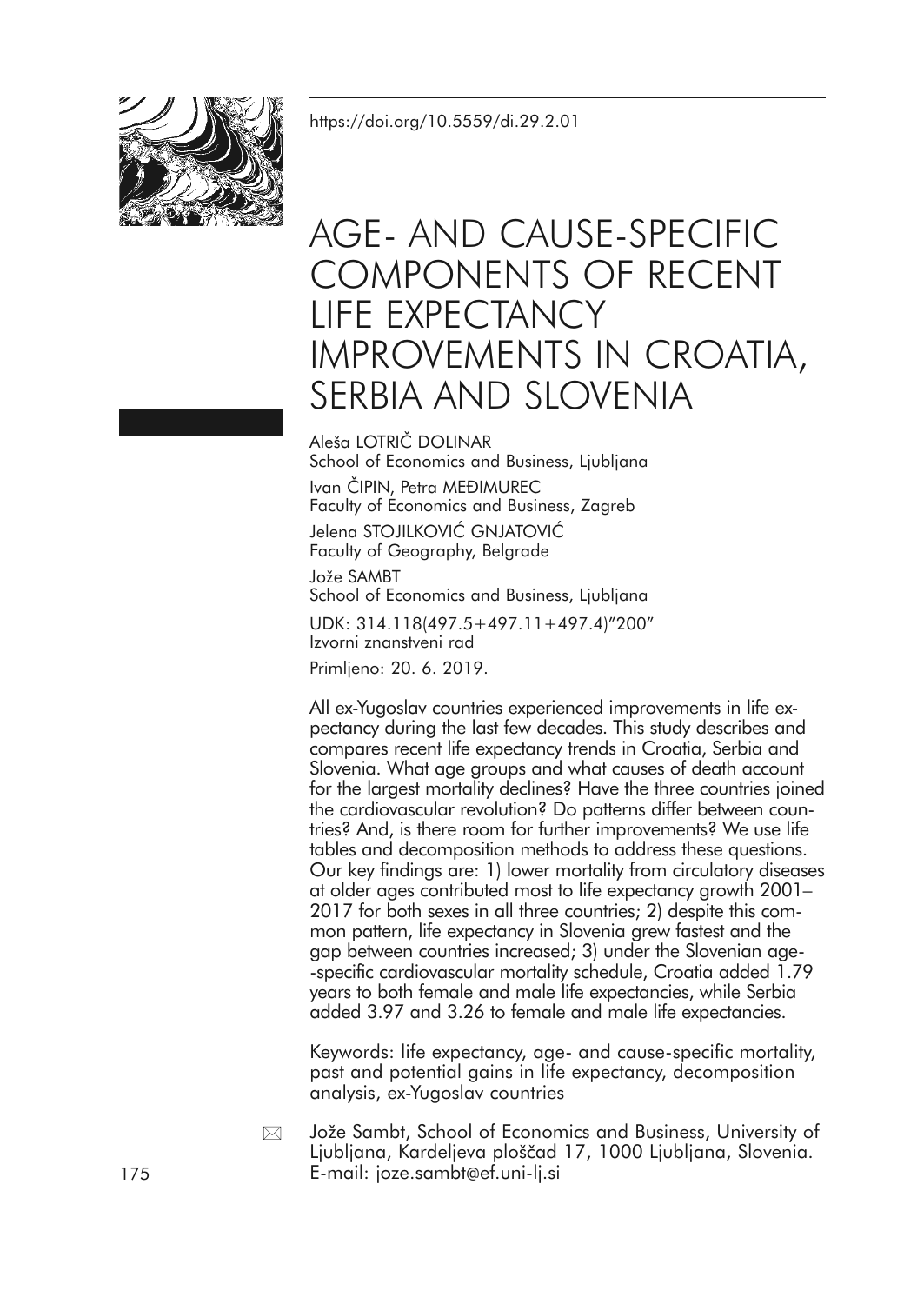### **INTRODUCTION**

Demographic transition – i.e., a long-term shift from high to low death and birth rates (e.g., Kirk, 1996) – inevitably leads to population ageing: fewer births increase the share of older people and longer lives augment their numbers. A nickname for this widespread phenomenon has already been coined, 'the silver tsunami' (e.g., Bartels & Naslund, 2013).

Life expectancy has been increasing worldwide over the last two centuries (Oeppen & Vaupel, 2002). While at the beginning of the demographic transition, most of the gains in life expectancy came as a result of declining infant and child mortality, developed countries are nowadays at the forefront of the 'longevity transition' (Eggleston & Fuchs, 2012), wherein most of the gains in life expectancy are realised later in life. Thus, the economic and social burden of raising children that is typical of the onset of the demographic transition has nowadays shifted towards securing support for the elderly. Even the most developed countries are struggling to find resources for the retirement income, health care costs and long-term care for the bulging elderly population (Ogura & Jakovljevic, 2014). The growing burden of the ageing population necessitates a policy response, but insufficient fiscal capacities often limit the scope of policy interventions.

The theory of epidemiologic transition (Omran, 1971) provides a framework for a more detailed explanation of mortality decline over the course of the demographic transition. The theory posits that initial gains in life expectancy are driven by declining mortality from communicable diseases that mainly affect the young. During the final transition stage, mortality from communicable diseases drops to very low levels, with degenerative diseases or 'lifestyle illnesses' (e.g., diseases of the circulatory system or neoplasms) emerging as the leading cause of death (Eggleston & Fuchs, 2012; Canudas-Romo & Schoen, 2005; Klenk, Keil, Jaensch, Christiansen, & Nagel, 2016). The end result of the epidemiologic transition is a slow-down in life expectancy growth. This, however, has not proven to be the experience of developed countries, where life expectancy continued to rise rather quickly throughout the latter half of the twentieth century (Timonin et al., 2016), with most of the improvements arising from declining cardiovascular mortality (Grigoriev et al., 2014). The health transition theory (Frenk, Bobadilla, Stern, Frejka, & Lozano, 1991) has established a broader framework to explain these developments, and subsequent extensions of the model (Vallin & Meslé, 2004) introduce the concept of the 'cardiovascular revolution' (steady reductions in cardiovascular mortality) as a major contributor to contemporary increases in life expectancy (Foege, 1987; Vallin & Meslé, 176 2004).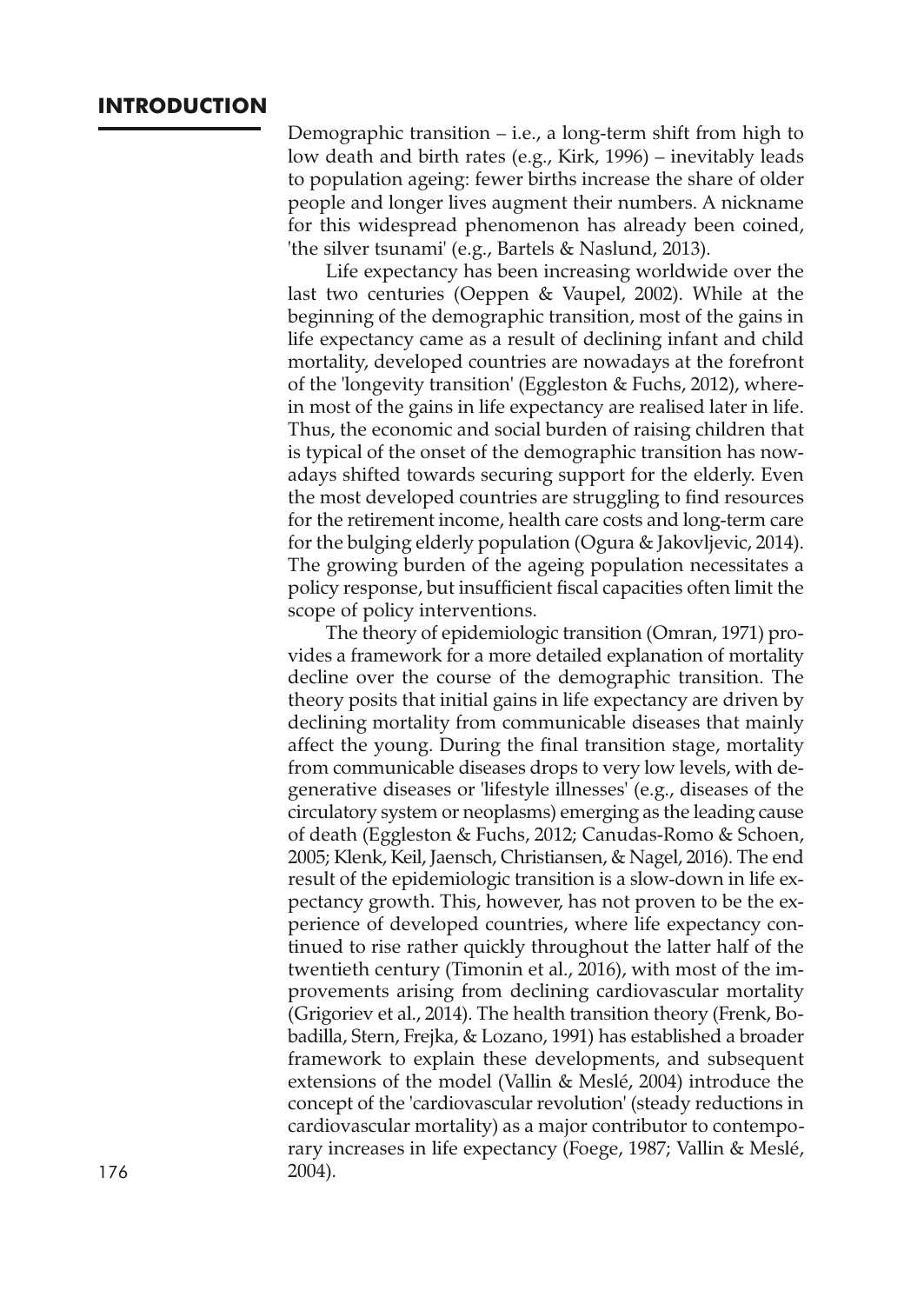O FIGURE 1 Life expectancy at birth (e<sub>0</sub>) for Croatia,<br>Serbia, Slovenia, and EU-28, 2001–2017

This paper investigates the driving forces behind the most recent trends in life expectancy at birth,  $e_0$ , in three ex-Yugoslav countries: Croatia, Serbia and Slovenia. The changes in  $e_0$ are shown in Figure 1.



Source: Eurostat, 2019a

Our study builds on the findings of Kunitz (2004), who reported that ex-Yugoslav countries experienced a convergence in  $e_0$  during the 1970s, a stagnation of  $e_0$  during the 1980s, and substantial divergence in  $e_0$  during the 1990s (due to profound social, economic and political change). We update his findings by analysing trends in life expectancy at birth in Croatia, Serbia and Slovenia from 2001 to 2017. The data needed to study  $e_0$ in detail (i.e., data on age-, sex- and cause-specific mortality) are not readily available for all ex-Yugoslav countries; however, they are available for Croatia, Serbia and Slovenia. Comparative research on life expectancy trends within the region is of particular interest because, to the best of our knowledge, no systematic analysis of newer developments in  $e_0$  across ex-Yugoslav countries has been conducted until now.

Conveniently, Croatia, Serbia, and Slovenia represent quite different mortality regimes. Slovenia was the most developed republic within ex-Yugoslavia, and it was well ahead of other republics in many social and economic aspects. Slo-177 venia joined the EU in 2004, and it has had the highest GDP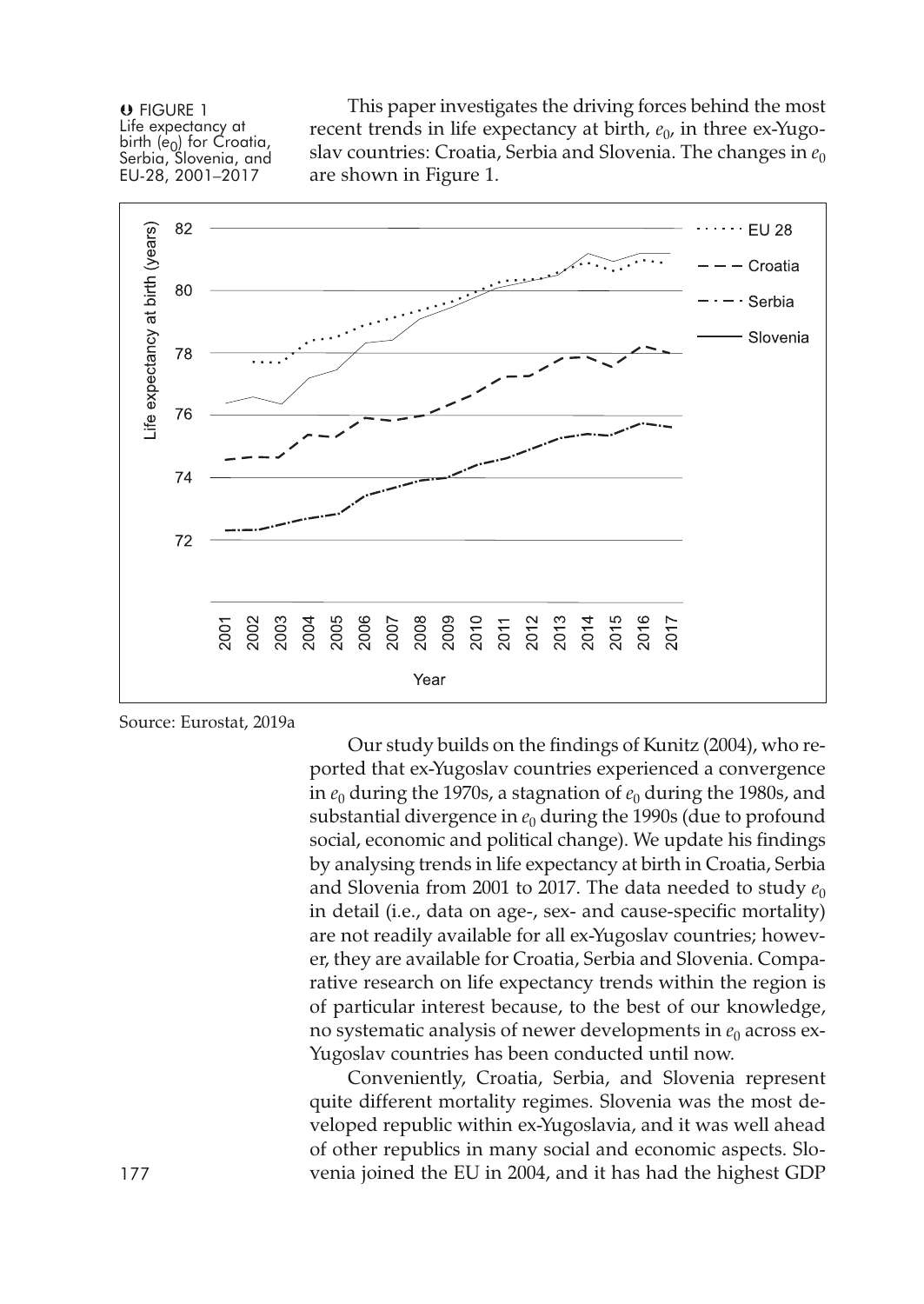LOTRIČ DOLINAR, A. ET AL.: AGE- AND CAUSE...

per capita and the highest  $e_0$  compared with all other ex-Yugoslav countries. Compared to other South-Eastern European countries, the health expenditure of the countries that joined the EU in 2004 grew most rapidly over the 1989–2012 period and, coupled with growing societal welfare, ultimately led to longevity gains (Jakovljevic, Vukovic, & Fontanesi, 2016). Slovenian  $e_0$  today surpasses the EU-28 average (see Figure 1). Croatia, an EU member since 2013, experienced war devastation both in terms of lives lost and infrastructure damage during the 1990s. During and after the war, the health care system had to overcome a serious shortage of resources (Kovačić & Šošić, 1998). Serbia has been negotiating its EU accession since 2014. Although Serbia had no direct war conflicts in its territory, it experienced an economic collapse and a deterioration of public health infrastructure, both of which were exacerbated by UN and US sanctions (Garfield, 2001). Serbia is at the bottom end of the  $e_0$  spectrum, with the lowest  $e_0$  in the region (Eurostat, 2019a).

As Figure 1 shows, between 2001 and 2017, life expectancy at birth increased in all three countries, but not to the same extent. Life expectancy at birth increased most for Slovenian men, and least for Croatian women.

In this paper, we not only describe and compare the above-mentioned trends in life expectancy at birth in Croatia, Serbia and Slovenia, but we also broaden the understanding of within- and between-country variations in  $e_0$  by decomposing changes by age and cause of death. Our main goal is to identify age-cause-specific contributions to gains in  $e_0$ , separately by sex. Several research questions guide the analysis: What drove the latest increase in life expectancy at birth? More specifically, what age groups and what causes of death account for the largest mortality declines? Have the three countries joined the cardiovascular revolution? Do patterns differ between countries? And is there room for further improvements? We use life tables and decomposition methods to address these questions.

The remainder of this paper is organised as follows. In the next section, we describe the data and methods. Following that, we present the results and in the last section we conclude with a policy-oriented discussion of our main findings.

### **DATA AND METHODS**

In analysing life expectancy at birth, we used Eurostat data on the Croatian, Serbian and Slovenian populations by age group and sex (Eurostat, 2019b), and data on the number of deaths by sex, age group, and the cause of death provided by national institutes of the three countries (Croatian Bureau of Statis-178 tics, 2019; Statistical Office of the Republic of Serbia, 2019;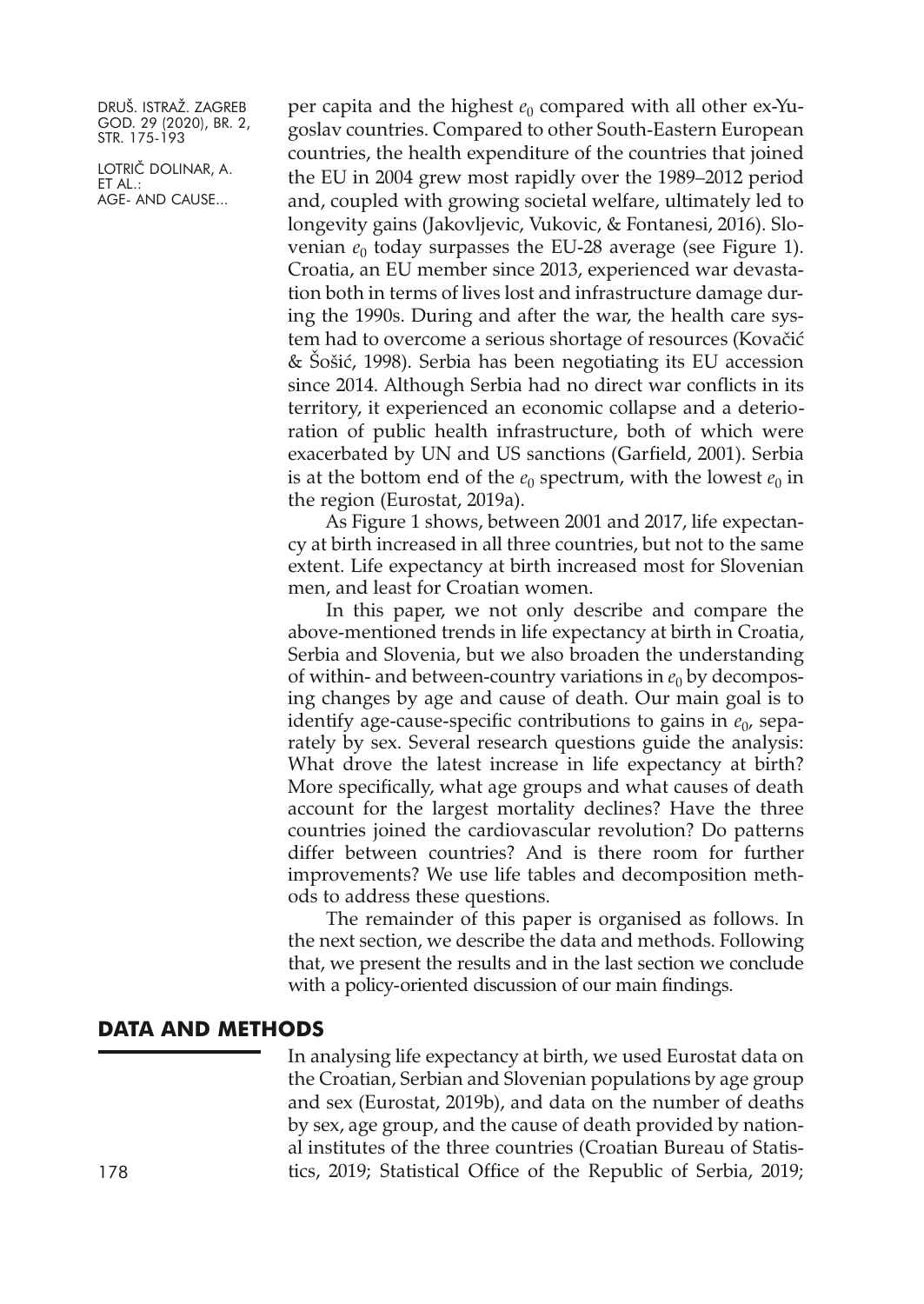LOTRIČ DOLINAR, A. ET AL.: AGE- AND CAUSE...

National Institute of Public Health, Slovenia, 2019). Our analysis begins in the year 2001 when all three countries adopted comparable death recording methodologies, with the latest data on cause of death referring to 2017.

We used data on deaths in 5-year age groups, with the first age group (less than 5 years) split into two (aged less than 1 and aged 1–4), because of the mortality peak in infancy.

We analysed deaths by the five main groups of causes of death (ICD-10), which accounted for more than 80% of all deaths in the EU over the last years (just below 90% in Croatia, around 86% in Serbia, and slightly above 90% in Slovenia): 1) diseases of the circulatory system, 2) neoplasms, 3) diseases of the respiratory system, 4) diseases of the digestive system, and 5) external causes of morbidity and mortality. Age-standardised cause-specific mortality rates for 2016 using the European standard population (Eurostat, 2013) are presented in Figure 2.



Source: Eurostat, 2019c (the latest available data for age-standardised cause-specific mortality rates are for 2016)

All the remaining causes of death are combined in a group called 'other causes of death', where the main causes vary by age and also by country (with the exception of the youngest age, when other causes of death mainly refer to perinatal com-179 plications in all analysed countries).

**U** FIGURE 2<br>Age-standardised cause-specific<br>mortality rates (deaths<br>per 100 000<br>inhabitants) for five major groups of<br>causes of death in<br>2016 in Croatia,<br>Serbia, Slovenia, and EU-28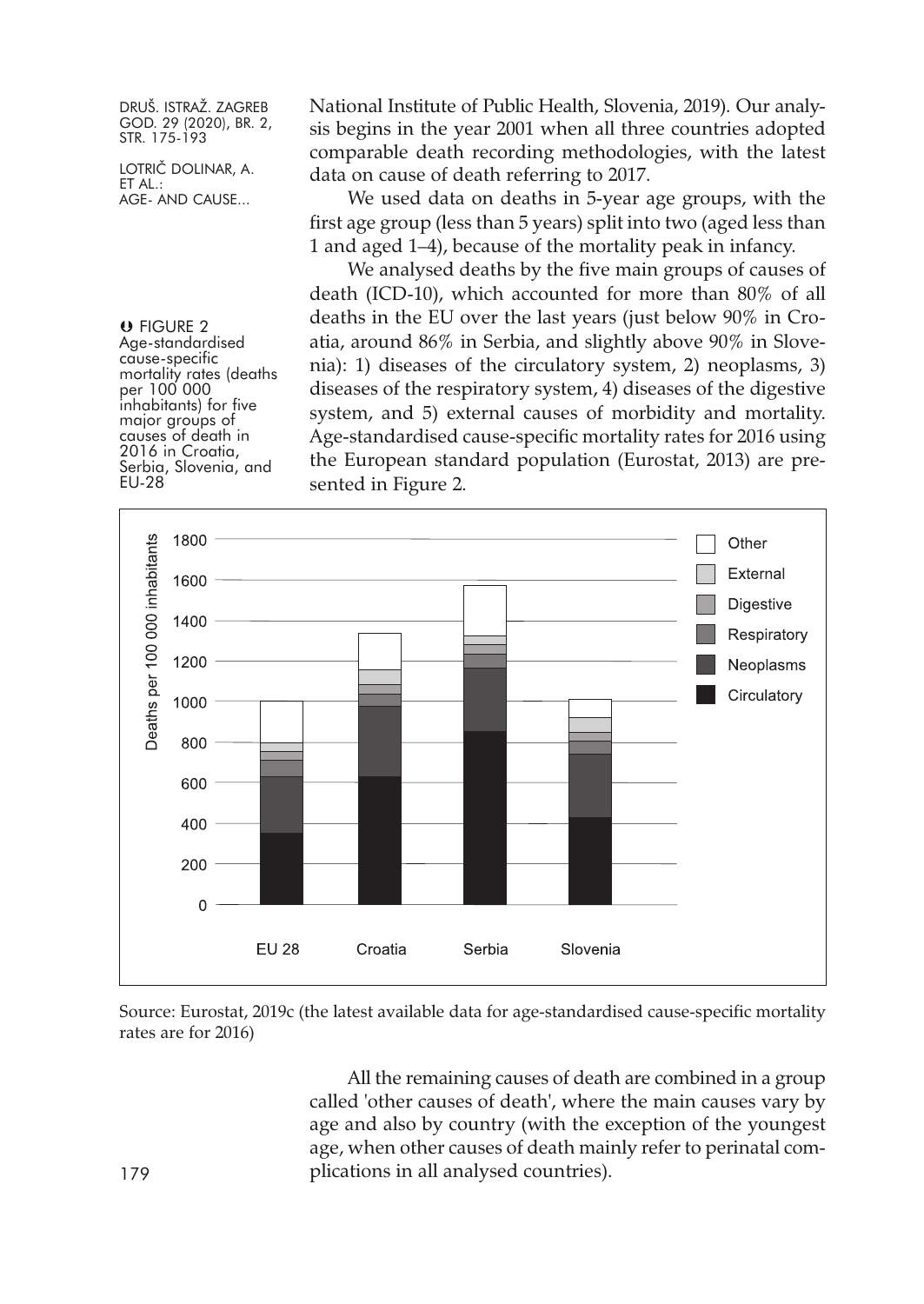### Life **tables** and life expectancy at birth  $e_0$

We performed the analysis of life expectancy using life tables, which are statistical models describing age-specific mortality rates of an actual population in a given year (Malačič, 2006; Kintner, 2003). A life table is a rectangular matrix which shows how various life table functions, such as probability of dying and number of survivors, change with age (Shkolnikov, 2015) and, as such, imitate the dying-off process. We used abridged period life tables for 5-year age groups. We began by calculating death rates  $_{n}m_{x}$  by age and cause of death, separately for men and women, from which all other functions in the life table were then derived. Life expectancy at birth  $e_0$  shows the average remaining lifetime (in years) for a newborn, assuming that throughout his or her life the mortality pattern would be according to the life table. It is the most synthetic and widely used measure of mortality. Because it is not affected by age distribution and is therefore comparable geographically and across time, it is traditionally also used as one of the indicators of country development.

### **Decomposition of** *e***<sup>0</sup> change**

To distinguish contributions to the observed increase in  $e_0$  due to specific age groups and causes of death, we performed the  $e_0$  decomposition. We decomposed the change in  $e_0$  from the age perspective using the Pressat (1985) formula, which fixes the shortcomings of the underlying approaches by Arriaga (1984) and Pollard (1988):

$$
e_0^{t+i} - e_0^t \approx \sum_{x=0}^{\omega} [0.5 (l_x^{t} + l_x^{t+i}) (e_x^{t+i} - e_x^t) - 0.5 (l_{x+n}^{t} + l_{x+n}^{t+i}) (e_{x+n}^{t+i} - e_{x+n}^{t})] / 100 000
$$

where notations represent the standard life table functions with a 100 000 radix, and  $t$  and  $t + i$  denote different points in time, different countries, or any other different populations.

In addition to this decomposition of  $e_0$  change by age, we simultaneously conducted decomposition by cause of death (Arriaga, 1995). This technique requires mutually exclusive and exhaustive causes of death (this is the reason for generating the sixth group of causes of death, called 'other'). Using this procedure, we assumed that the contribution *cSACj* (*nex*) of an individual cause of death c to the age specific life expectancy change in each age group *j*  $SAC_i({}_n e_x)$  was proportional to the share of mortality change  $C_i$  due to the relevant cause of death in the relevant age group within the change *Cj* of the total mortality rate in the same age group:

$$
{}_{c}SAC_{j}(_{n}e_{x}) = SAC_{j}(_{n}e_{x}) {}_{c}C_{j}/C_{j},
$$
\nwhere  ${}_{c}C_{j} = {}_{c}m_{j}^{t+i} - {}_{c}m_{j}^{t}$  and  $C_{j} = \sum_{c} {}_{c}C_{j}$ .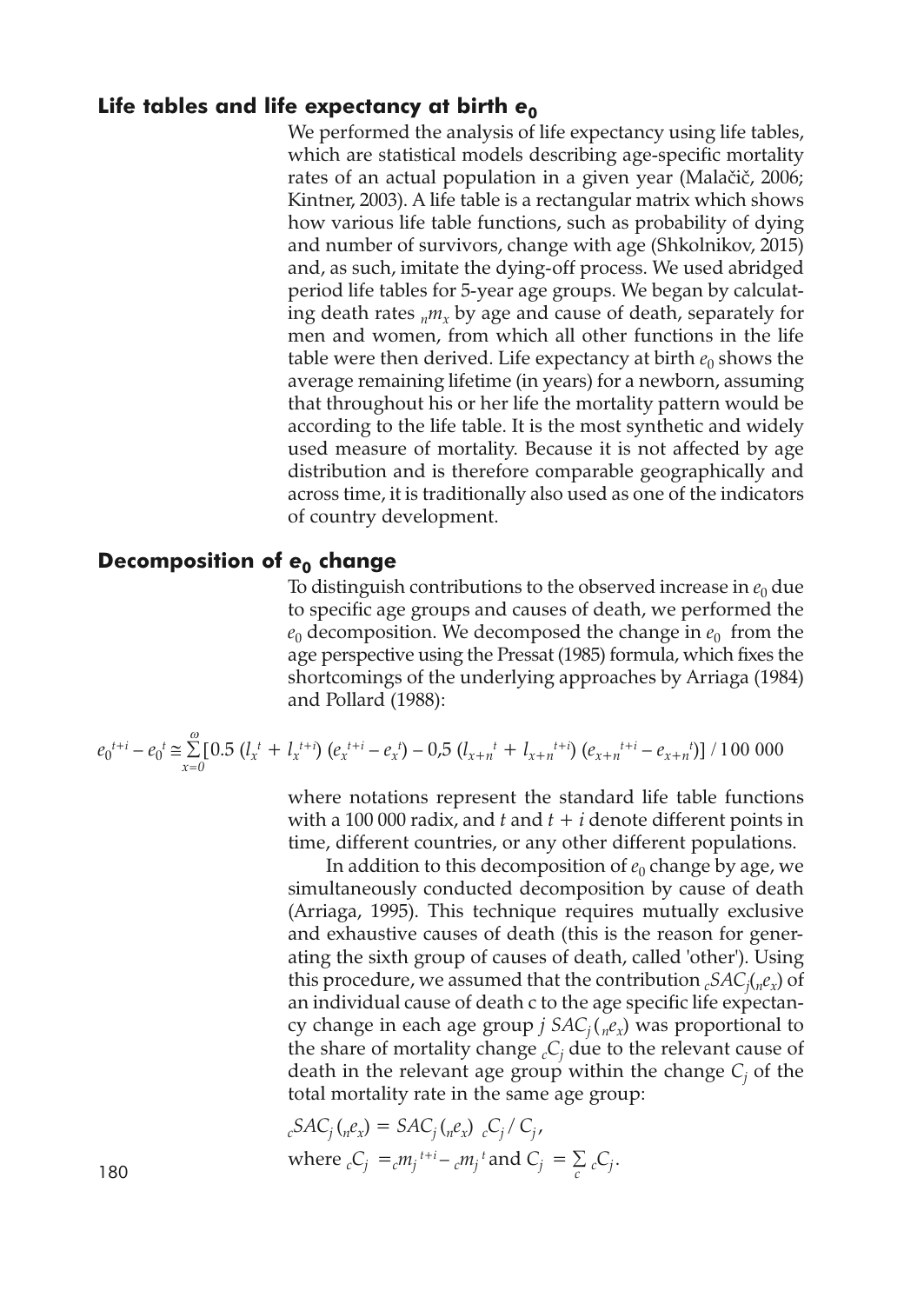### **Potential gains in life expectancy (PGLE)**

The approach presented in the previous section can be used also for decomposing potential gains in life expectancy by age (Liu et al., 2014; Tsai, Lee, & Hardy, 1978), after elimination of an individual cause or for decomposing the difference in  $e_0$ between two countries simultaneously by age and cause.

The increase in life expectancy due to reduced mortality from an individual cause of death can be estimated in different ways. It is often assumed that a particular cause of death can be either completely or partially eliminated (Tsai et al., 1978).

To calculate potential gains in life expectancy (PGLEs) for each country sex combination using an individual cause elimination approach, we prepared six separate life tables (one for each of the five major causes of death plus one for 'other' causes). In every life table we eliminated a different cause of death, assuming no changes in the other causes of death. Such life tables are called cause-deleted life tables (Beltrán-Sánches, Preston, & Canudas-Romo, 2008). Compared with the master life table, the only difference is the number of deaths for the analysed cause, which is now set to 0, whereas the number of deaths for the other causes remains unchanged. Cause-elimination life tables thus answer the hypothetical question of how much lower mortality could be expected if a particular cause of death was eliminated. The obtained PGLEs can be therefore considered to be a measure of importance of each cause of death. By constructing cause deleted life tables, it is assumed that there are no interdependencies between the causes of death. In reality, however, eradication of a certain disease is likely to result in an increase in other diseases, especially in older ages, when people often have more than one illness (Kintner, 2003; Manton, Patrick, & Stallard, 1980).

Of course, complete elimination of certain causes of death is unrealistic and PGLE serves mostly as an indicator of the importance of a cause of death. In addition to PGLEs based on cause-deleted life tables, we therefore calculated also the effects of partial reduction in mortality for each cause (Tsai et al., 1978). We decomposed the hypothetical increase in  $e_0$  if the probability of dying of a certain country could decrease to the level of a comparable country with lower mortality.

We took Slovenia as a benchmark because it is comparable with Croatia and Serbia (the three countries shared more than 70 years of common history in the twentieth century) and because it is the best performing country among the three (from 2014 on, its  $e_0$  has been higher than the EU-28 average). We calculated the increase in  $e_0$  for Croatia and Serbia under the assumption that by 2017 the Croatian and Serbian probabilities 181  $nq_x$  would have decreased to Slovenian levels. By decompos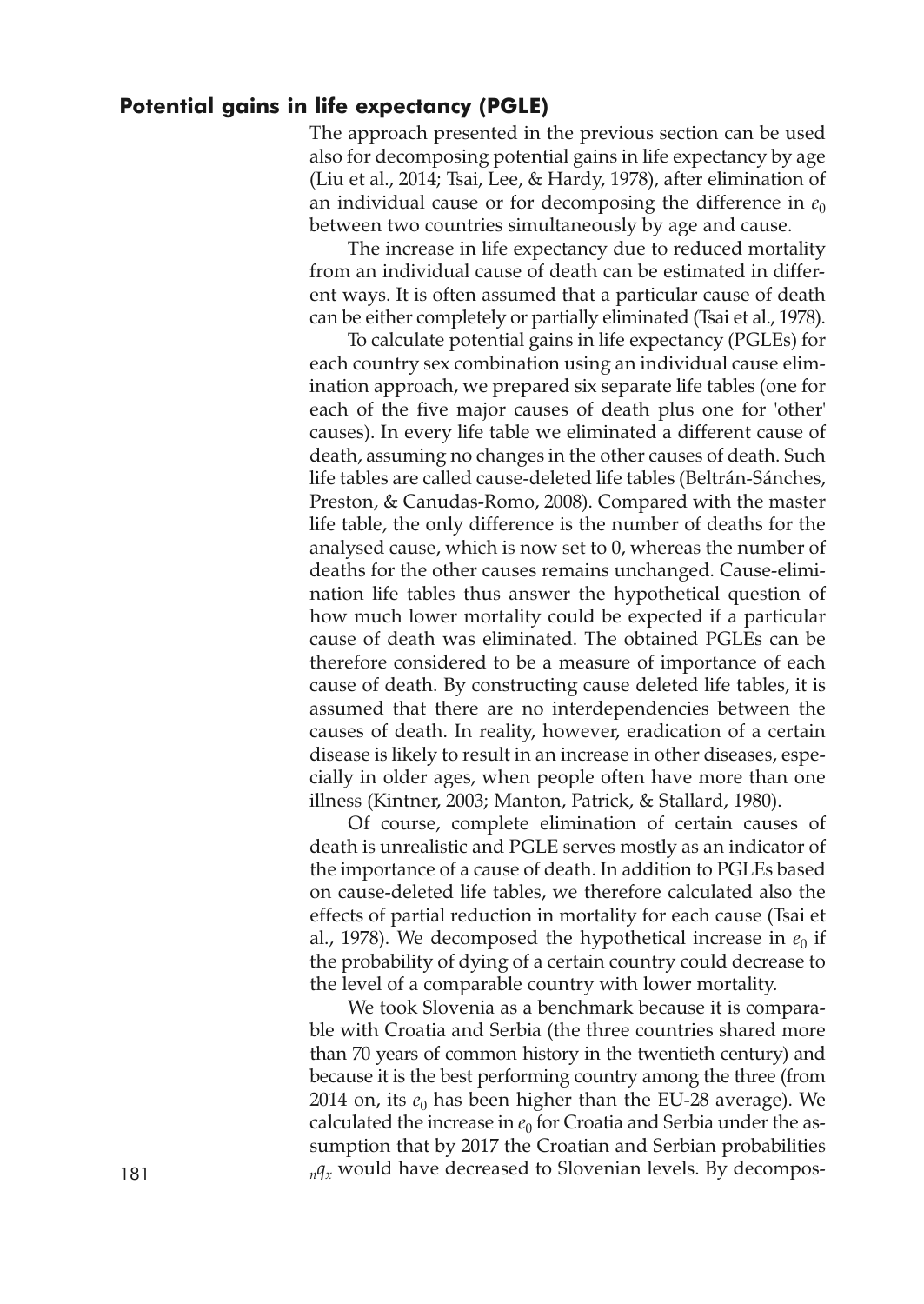ing this difference, we identified age groups and causes of death where there are the most possibilities for improvement.

### **RESULTS**

Croatia, Serbia and Slovenia, as presented in Table 1. Country and Sex  $HR(F) HR(M) HR(\text{diff}) RS(F) RS(M) RS(\text{diff}) SI(F) SI(M) SI(\text{diff})$  78.1 70.9 7.2 75.0 69.7 5.3 80.5 72.3 8.2 78.3 71.0 7.3 75.0 69.8 5.2 80.5 72.6 7.9 78.1 71.0 7.1 75.1 70.0 5.1 80.4 72.6 7.7 78.8 71.8 7.0 75.5 70.1 5.4 80.8 73.5 7.2 78.8 71.7 7.1 75.5 70.2 5.3 80.8 73.9 6.9 79.3 72.4 6.9 76.1 70.8 5.3 82.0 74.6 7.4 79.2 72.2 7.0 76.4 71.0 5.4 82.0 74.6 7.4 79.6 72.3 7.3 76.5 71.3 5.2 82.6 75.6 7.0 79.6 72.8 6.8 76.7 71.3 5.3 82.6 75.9 6.7 79.9 73.4 6.5 76.9 71.7 5.2 83.0 76.4 6.6 80.3 73.8 6.5 77.2 72.0 5.2 83.3 76.8 6.5 80.6 73.9 6.7 77.4 72.3 5.2 83.3 77.1 6.2 80.9 74.4 6.5 77.9 72.6 5.3 83.6 77.2 6.4 81.0 74.7 6.3 77.9 72.7 5.1 84.1 78.2 5.9 80.5 74.3 6.1 77.8 72.7 5.1 83.8 77.8 6.1 81.3 74.9 6.3 78.2 73.2 5.1 84.2 78.1 6.0 80.9 74.9 6.0 78.1 73.1 4.9 84.0 78.2 5.8 Change 2.8 4.0 -1.2 3.0 3.4 -0.4 3.5 5.9 -2.4

Life expectancy at birth  $e_0$  has been increasing<sup>1</sup> since 2001 in

**O** TABLE 1<br>Life expectancy at birth e<sub>0</sub> (in years) by sex,<br>diong with sex<br>differential and 2001–<br>2017 change for<br>Croatia (HR), Serbia<br>(RS), and Slovenia (SI), 2001–2017

Besides the obvious increase in  $e_0$  in all three analysed countries, we also note that the increase in  $e_0$  for men has been larger than that for women, causing the quite large sex differential to reduce, especially in Slovenia, but also in Croatia.

The main goal of our analysis was to identify those age groups and causes of death that contribute most to the observed increase in  $e_0$ . In Figure 3, panels a–c, we present the  $e_0$  increase attributed to each age and cause group for each of the three countries. 2

In all three analysed countries, the greatest contribution in  $e_0$  increase was due to decreased mortality from circulatory diseases in older ages for both sexes. Circulatory diseases in general represented from  $35.10\%$  of total  $e_0$  change for Slovenian men to up to 93.33% for Croatian women. In Croatia and Serbia, decreased infant mortality had a strong effect too, especially for Serbian boys and girls in both countries. Another notably high percentage also appears for the oldest old women in Slovenia due to 'other' causes, while there have been obvious improvements in external causes of death for men of 182 ages between 15 and 50 years in all three countries.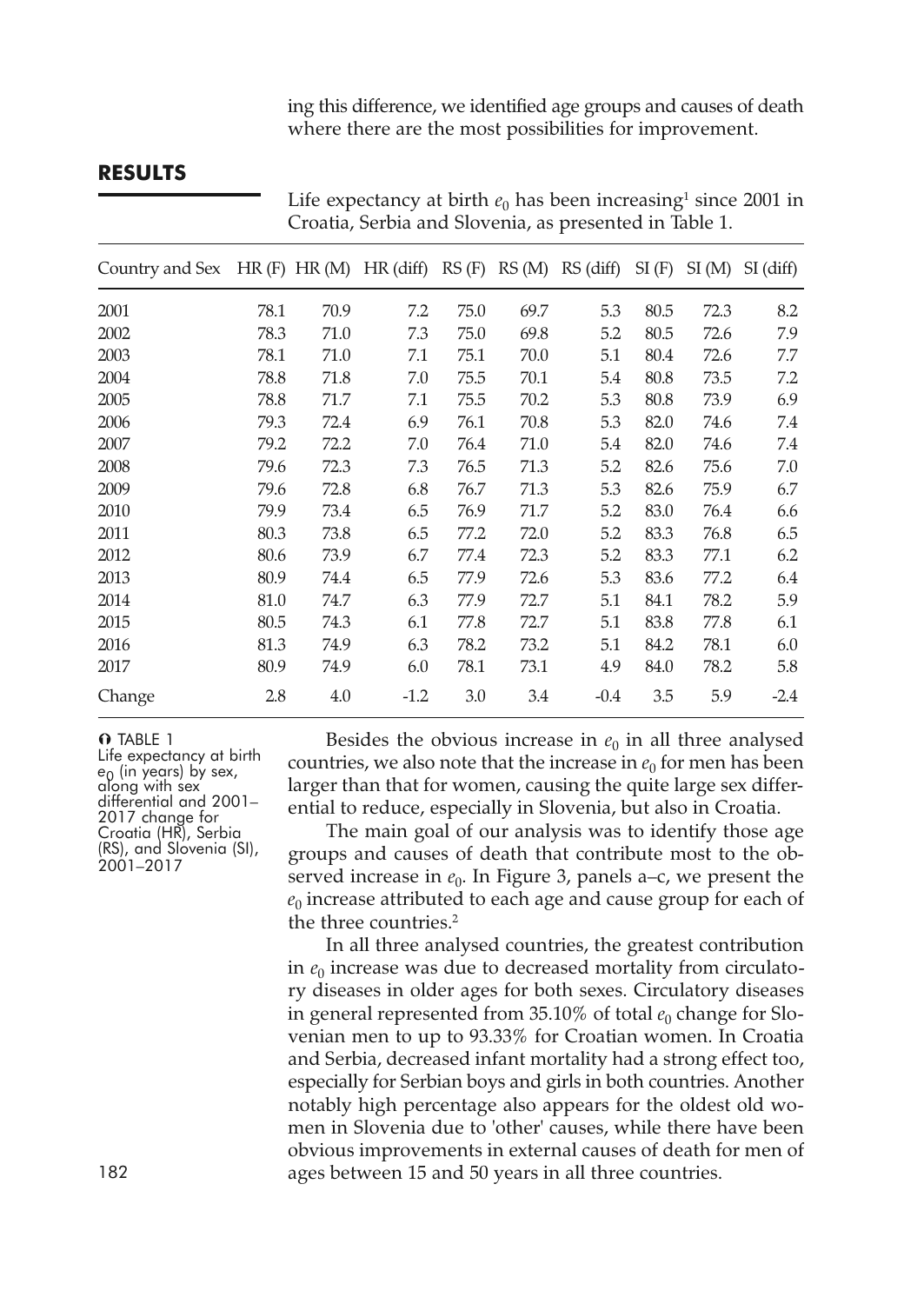

**O** FIGURE 3<br>Contributions of age groups and different<br>causes of death to the<br>increase in life ex-<br>pectancy at birth *e*<sub>0</sub><br>(in years) by sex between 2001 and 2017

We also noticed some negative contributions to the increase in  $e_0$ , for example in neoplasms for Croatian and Serbian women (especially above 55 years), which means that the overall mortality rate from neoplasms has actually increased in 2017 compared with 2001. This holds for Serbian men too; however, in Serbia an even greater negative effect was due to respiratory diseases for both sexes.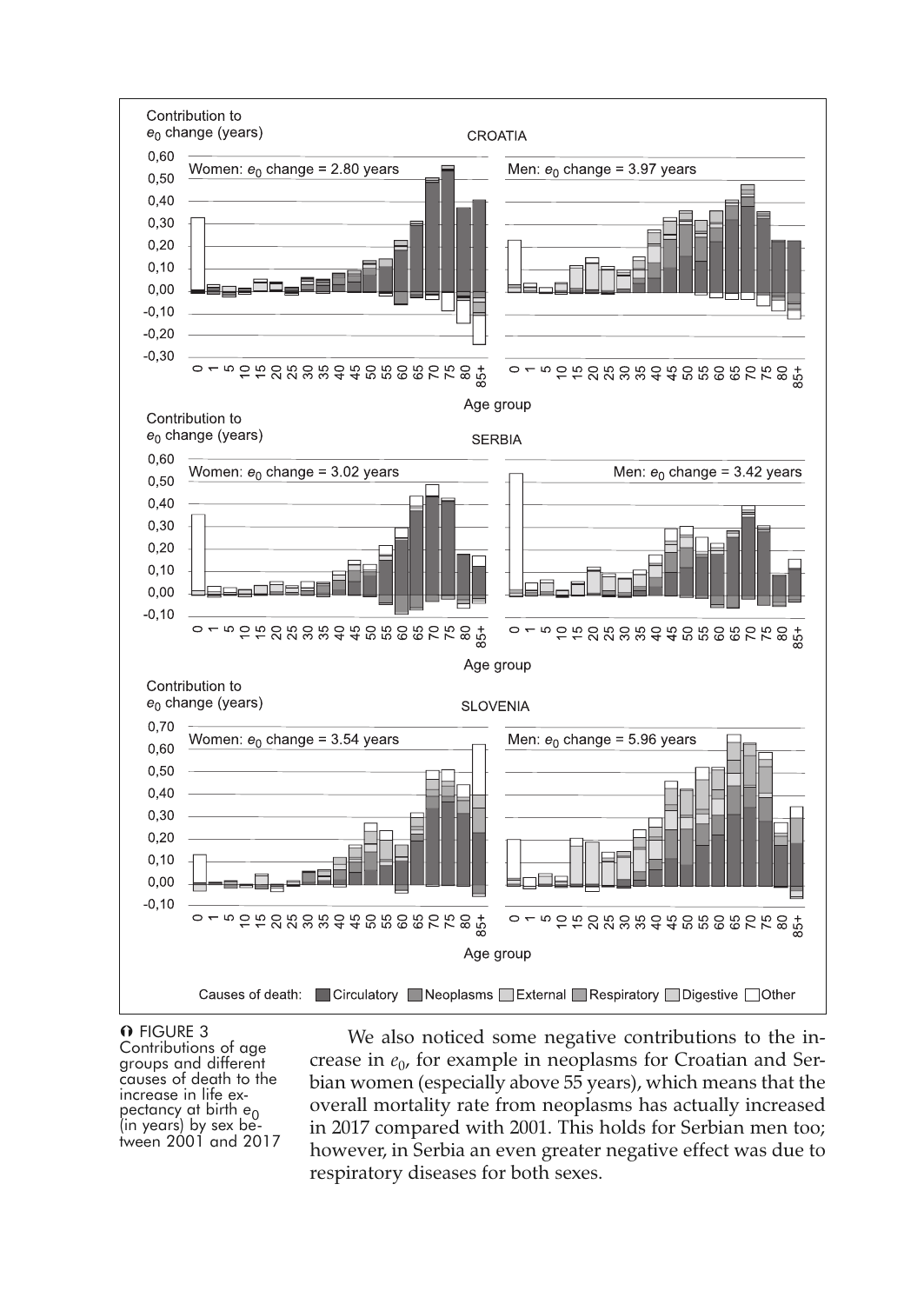LOTRIČ DOLINAR, A. ET AL.: AGE- AND CAUSE...

 $\supset$  Table 2

Potential gains in life expectancy at birth  $e_0$  (sum across all age groups, in years) by country and sex in 2017 if a group of causes of death were completely eliminated

All in all, despite the significant increase in  $e_0$ , possibilities for further improvement still remain. To assess these potential gains in life expectancy (PGLEs), we calculated  $e_0$  from cause-deleted life tables and decomposed the differences to  $e_0$ from the master life table. The results are presented in Table 2 for all ages combined.

|       | PGLE (years) | Croatia | Serbia | Slovenia |
|-------|--------------|---------|--------|----------|
| Women | Circ.        | 8.17    | 11.86  | 9.4      |
|       | Neo.         | 3.15    | 2.84   | 3.91     |
|       | Ext.         | 0.53    | 0.32   | 0.82     |
|       | Resp.        | 0.48    | 0.48   | 0.63     |
|       | Dig.         | 0.38    | 0.28   | 0.41     |
|       | Other        | 2.02    | 2.16   | 1.53     |
| Men   | Circ.        | 5.95    | 8.97   | 5.04     |
|       | Neo.         | 4.09    | 3.3    | 4.61     |
|       | Ext.         | 1.29    | 0.97   | 1.48     |
|       | Resp.        | 0.61    | 0.63   | 0.61     |
|       | Dig.         | 0.65    | 0.43   | 0.59     |
|       | Other        | 1.78    | 2.47   | 1.68     |

Explanation of abbreviations for causes of death: Circ. – diseases of the circulatory system, Neo. – neoplasms, Ext. – external causes of morbidity and mortality, Resp. – diseases of respiratory system, Dig. – diseases of digestive system, Other – all other causes of death not included in previous five groups.

As higher mortality rates yield higher PGLEs, it was therefore expected that the largest PGLEs would result from lowering mortality due to circulatory diseases and neoplasms. PGLEs from external causes of death (especially for Slovenian and also Croatian men) are also quite large, as are PGLEs from 'other' causes of death.

However, we were more interested in the more realistic partial potential gains in  $e_0$ . In Figure 4 we present the decomposition of partial potential gains in  $e_0$  (PPGLEs) for Croatia and Serbia, if Croatian and Serbian mortality rates were lowered to Slovenian levels in 2017. <sup>3</sup> Slovenia is used as a benchmark in this comparison because it has the highest life expectancy (in the last few years even higher than the EU-28).

Similar to potential gains in life expectancy at birth, partial potential gains could also be achieved mainly by decreasing mortality from circulatory diseases in older ages and by decreasing infant mortality; the latter holds especially for Croatian boys. Reaching Slovenian mortality levels would actual-184 ly represent a realisation of over 40% of PGLE from circulato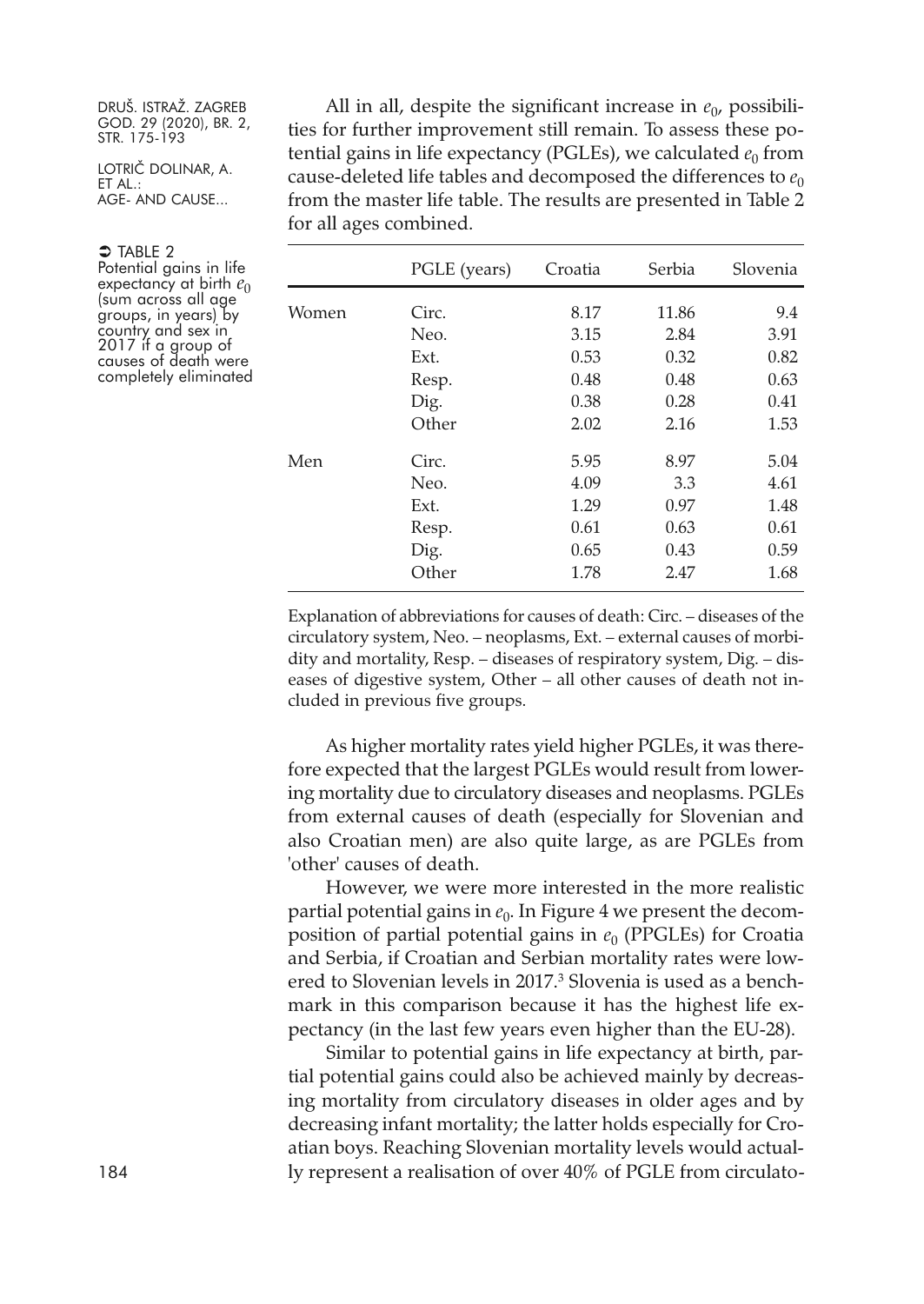ry diseases for most critical ages for Croatia and even more than 50% for Serbia. The percentage of PGLE actually possible for infants exceeds 60% for Serbian boys and is close to 60% for Croatian boys and Serbian girls, when aiming at the Slovenian benchmark.

**U** FIGURE 4<br>Age group and cause of death decomposition<br>of partial potential<br>gains in life expectancy gains in life expectancy<br>at birth (PPGLE, in<br>years) for 2017 if Slovenian mortality levels were reached

We, however, also observed the negative PPGLEs for external causes for Serbian women and men (and slightly negative PPGLEs for external causes for Croatian women). This implies that, from the external causes of death point of view, Serbia is performing better than Slovenia.



In addition, we notice that Serbian women have larger PPGLE than men. This is of course related to the considerably smaller sex differential in Serbia compared with Slovenia, but nevertheless shows that Serbian women are lagging almost one additional year behind Slovenian benchmarks compared 185 with Serbian men (5.94 and 5.11 years, respectively).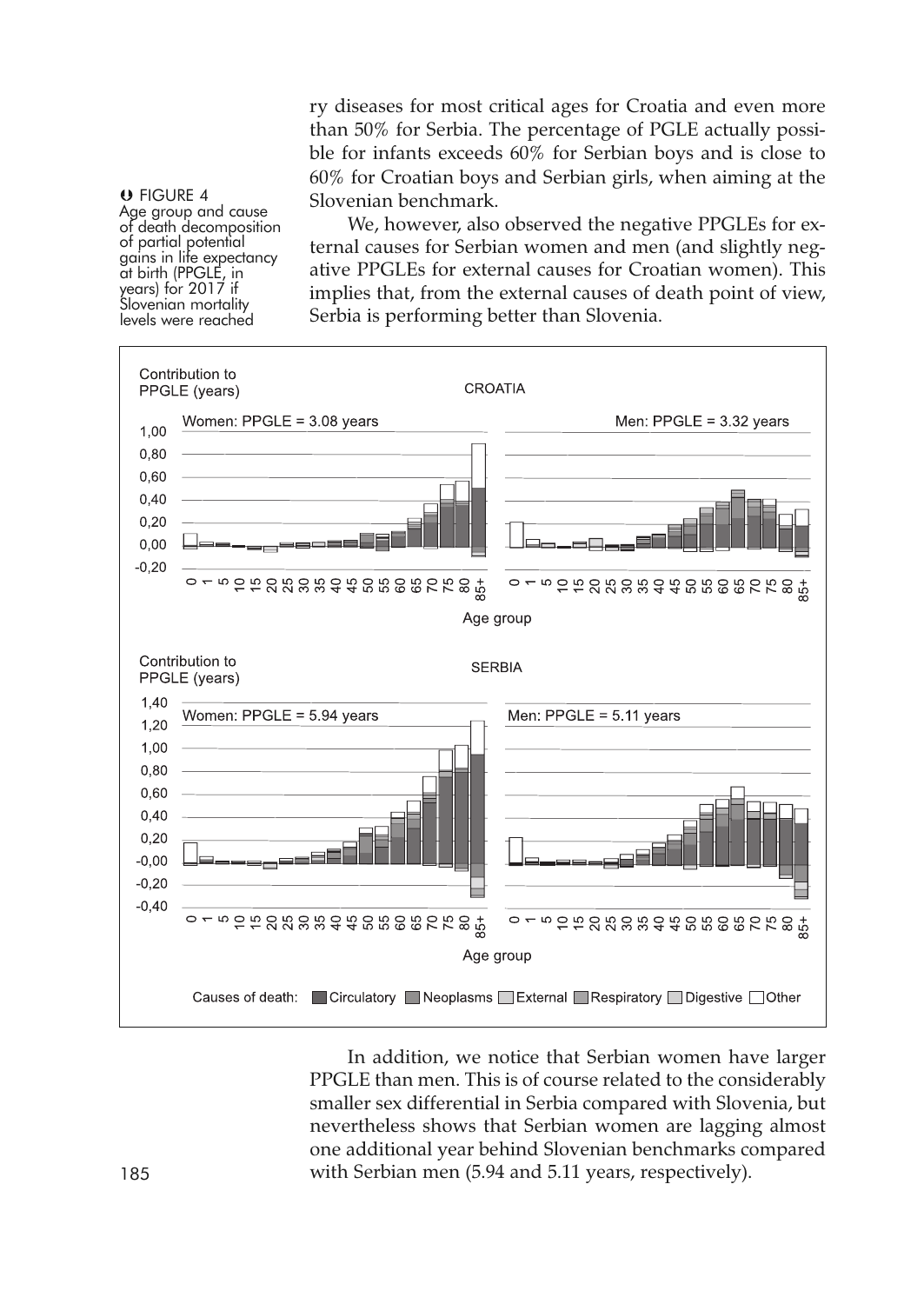### **DISCUSSION**

In Croatia, Serbia and Slovenia, life expectancy at birth  $(e_0)$ has been increasing rapidly over the last few decades, which is a consequence of lower mortality. At the global scale, progress has been faster than expected on the basis of development measured by the Socio-demographic Index (Wang et al., 2016). According to predictions that, in the future,  $e_0$  could increase even further, although at a slower pace, to close to 100 years (e.g., Ediev, 2011; Mayhew & Smith, 2015), there is still potential for improvement in  $e_0$  for all three countries analysed.

Based on age and cause-specific mortality data, we took a closer look at increases in  $e_0$  between 2001 and 2017, separately by sex, and we calculated the contributions of individual age groups and causes of death to this increase. Slovenia has already been demonstrated (Lotrič Dolinar, Došenović Bonča, & Sambt, 2017) to have entered the 'cardiovascular revolution' stage of epidemiologic transition (Bongaarts, 2014). We also found that in Croatia and Serbia, the greatest effect on  $e_0$  increase can be attributed to lower mortality due to circulatory diseases in ages between around 65 and 80 years for both sexes. However, some negative contributions to change in  $e_0$  are also present, especially due to increased deaths from neoplasms for Croatian and Serbian women above 55 years. Because lung cancer is by far the most common type of cancer in Europe and in the three analysed countries (Eurostat, 2019c), one of the reasons for the increase in cancer death rates, especially in Croatia, can be found in the significant increase in the prevalence of smoking for Croatian women over the last few decades (World Health Organization, 2015).

Another phenomenon observed in all three countries is the reduction in sex differential during the analysed period. The source of greatest disadvantage for men under the age of 45 years are risk-taking behaviours: tobacco (Bobak, 2003), alcohol and other drug abuse, accidents, injuries, and suicides (Phillips, 2013) – these are strikingly male phenomena (Möller- -Leimkühler, 2003). When mortality attributable to these sources decreases, the gap between the  $e_0$  of men and women narrows.

Besides being the main driver in increasing  $e_0$  so far, diseases of the circulatory system still offer the largest room for improvement in longevity in all three analysed countries, especially for older ages, and reduction in mortality from neoplasms mainly for older ages. There is also some potential for reducing mortality in external causes of death for Slovenian (and also Croatian) men and in 'other' causes of death, especially for infants in Croatia and Serbia as well as for the oldest 186 age group in all three countries, especially for women. Partial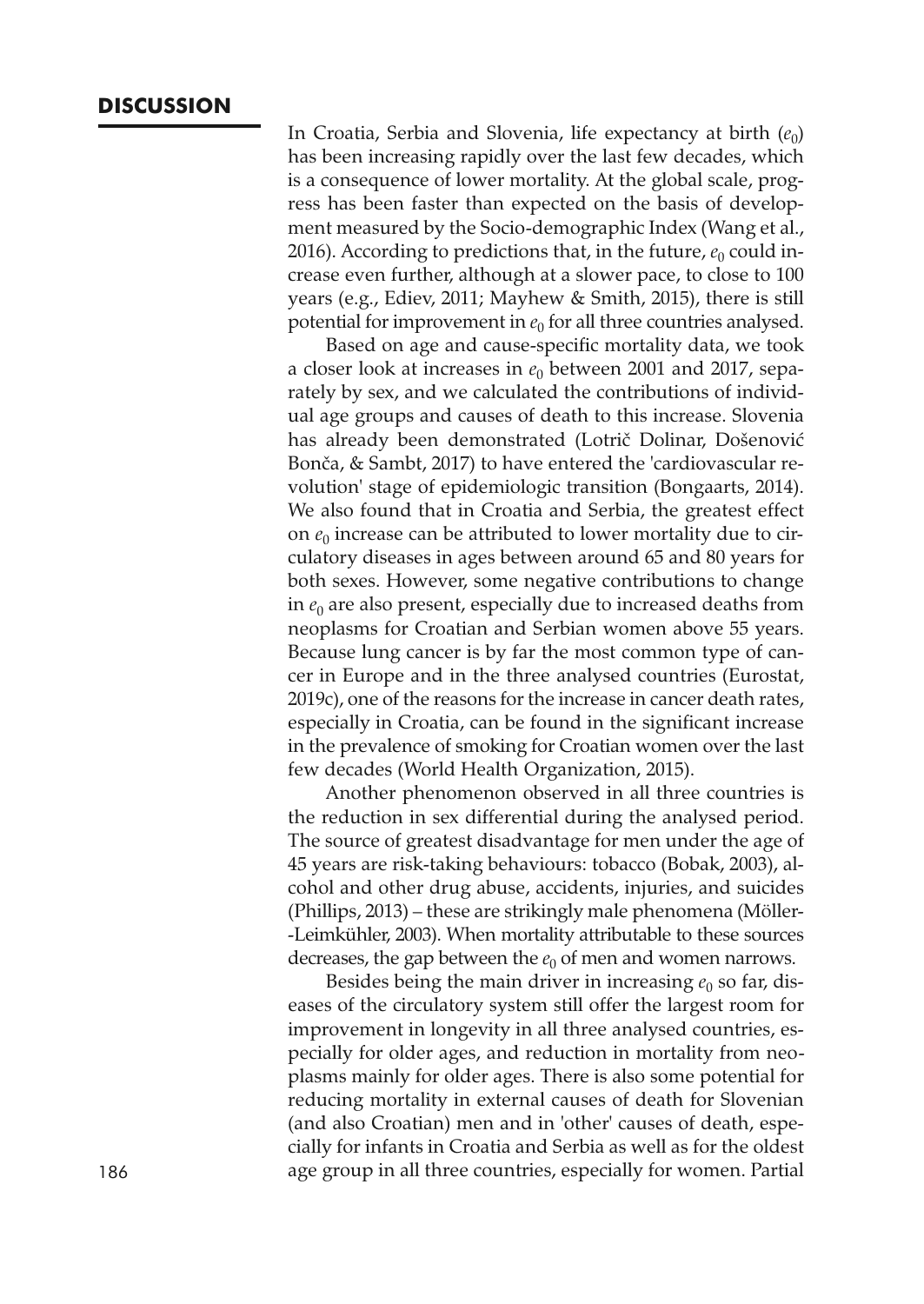LOTRIČ DOLINAR, A. ET AL.: AGE- AND CAUSE...

potential gains in  $e_0$ , if Croatia and Serbia reached Slovenian mortality rates, show that a great share of hypothetical gains could actually be realised, especially for circulatory diseases and infant mortality.

These results provide detailed information; it is suggested that these can be used by authorities to appropriately focus demographic, health and social policies in light of unavoidable population ageing, especially because sensible choices regarding prevention and disease control programmes have become a core issue. Research (Heijink, Koolman, & Westert, 2013) has reported a negative association between healthcare spending and avoidable mortality (i.e., deaths that should not occur in the presence of timely and effective healthcare). As the pandemic of chronic non-communicable diseases poses substantial challenges to the health financing sustainability (Jakovljevic et al., 2019), a thorough knowledge of mortality trends and patterns is very important when considering the limited resources for healthcare and the various possibilities to invest in the prevention of avoidable deaths, in order to allocate funds in a way which will achieve maximum outcome with minimum expense. All countries could benefit from an exchange of best practices. The successful example of Slovenia might help Croatia and Serbia to be more efficient in implementing strategies and technologies that lead to life expectancy improvements, while Slovenia can look up to Serbia for managing the external causes of death. This suggests that good practices in handling different causes of mortality should be exchanged in both directions, as pointed out already by Jakovljevic et al. (2017).

It needs to be kept in mind, however, that mortality patterns in a given year are usually the consequence of morbidity related to the same disease several years earlier for correspondingly younger people, which is crucial in managing preventable causes of death (Lotrič Dolinar, Sambt, & Korenjak-Černe, 2019). There are findings that, for example, physical activity can reduce up to 10% of mortality for certain cancers (Lee et al., 2012). Because people reach old age healthier (Vaupel, 2010), deaths from certain causes will be delayed and, according to Manton et al. (1980), a moderate delay of death from a certain cause can increase  $e_0$  substantially. This in turn also implies at least some relief for the health and social costs of longevity, because people will also be able to work longer in life.

Despite providing detailed information which could help to formulate and enforce suitable policies in order to improve 187 health situations through the exchange of good practices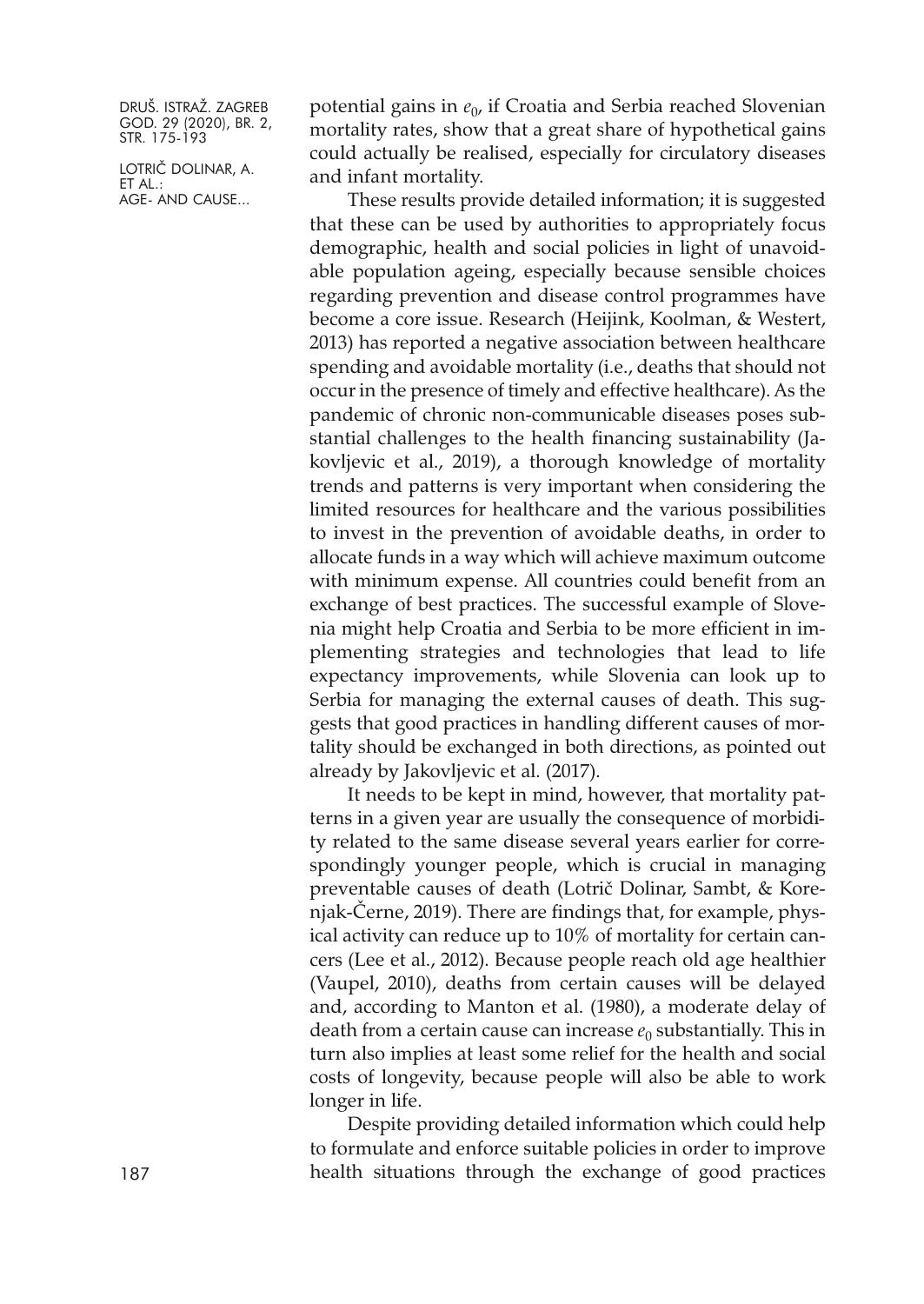LOTRIČ DOLINAR, A. ET AL.: AGE- AND CAUSE...

between the analysed countries, we need to point out some limitations of or possibilities for further upgrades to our paper. One is that the decomposition of life expectancy would be more plausible if we were also able to incorporate information on the education or socioeconomic status of the deceased. In addition, a further extension to all ex-Yugoslav countries and the rest of the Balkans would be beneficial should relevant data become available.

### **NOTES**

<sup>1</sup> However, from 2014 on, the  $e_0$  has been stagnating. A similar picture can be observed throughout most of Europe, especially for women (Eurostat, 2019a; Ho & Hendi, 2018).

<sup>2</sup> Detailed results are available from the authors upon request.

<sup>3</sup> See detailed results in Appendix.

### **APPENDIX**

Age group and cause of death decomposition of partial potential gains in life expectancy at birth  $e_0$  (in years) if Slovenian mortality levels were reached (2017), by sex (PPGLEs higher than 5% of total are highlighted, as are the age group and the cause with the highest PPGLE).

Croatia: PPGLE vs. Slovenia (years)

|           | Women   |       |         |         |         |         |         | Men          |       |         |         |       |         |         |
|-----------|---------|-------|---------|---------|---------|---------|---------|--------------|-------|---------|---------|-------|---------|---------|
|           | All     |       |         |         |         |         |         | All          |       |         |         |       |         |         |
| Age group | causes  | Circ. | Neo.    | Ext.    | Resp.   | Dig.    |         | Other causes | Circ. | Neo.    | Ext.    | Resp. | Dig.    | Other   |
| 0         | 0.09    | 0.00  | 0.00    | $-0.02$ | 0.01    | 0.00    | 0.10    | 0.21         | 0.00  | 0.00    | 0.00    | 0.00  | 0.00    | 0.21    |
| $1-4$     | 0.04    | 0.00  | 0.02    | 0.00    | 0.00    | 0.00    | 0.02    | 0.06         | 0.00  | 0.01    | 0.01    | 0.00  | 0.00    | 0.04    |
| $5-9$     | 0.03    | 0.00  | 0.00    | 0.01    | 0.00    | 0.00    | 0.01    | 0.03         | 0.00  | $-0.01$ | 0.03    | 0.00  | 0.00    | 0.00    |
| 10-14     | 0.01    | 0.00  | 0.00    | 0.00    | 0.00    | 0.00    | 0.01    | 0.00         | 0.00  | 0.00    | 0.00    | 0.00  | 0.00    | 0.01    |
| 15-19     | $-0.02$ | 0.00  | 0.00    | $-0.01$ | $-0.01$ | 0.00    | 0.00    | 0.04         | 0.00  | 0.00    | 0.03    | 0.00  | 0.00    | 0.01    |
| $20 - 24$ | $-0.04$ | 0.01  | 0.00    | $-0.03$ | 0.00    | 0.00    | $-0.02$ | 0.05         | 0.00  | 0.01    | 0.07    | 0.00  | 0.00    | $-0.02$ |
| 25-29     | 0.03    | 0.00  | 0.02    | 0.00    | 0.00    | 0.00    | 0.01    | $-0.01$      | 0.00  | 0.01    | $-0.03$ | 0.00  | 0.00    | 0.00    |
| 30-34     | 0.02    | 0.01  | 0.01    | 0.01    | 0.00    | 0.00    | $-0.01$ | $-0.01$      | 0.02  | $-0.02$ | $-0.01$ | 0.00  | 0.00    | 0.00    |
| 35-39     | 0.03    | 0.00  | 0.00    | 0.03    | 0.00    | 0.00    | 0.00    | 0.09         | 0.03  | 0.03    | 0.02    | 0.01  | 0.01    | 0.00    |
| 40-44     | 0.04    | 0.01  | 0.02    | 0.00    | 0.00    | 0.01    | $-0.01$ | 0.10         | 0.07  | 0.02    | 0.01    | 0.00  | 0.00    | 0.00    |
| 45-49     | 0.05    | 0.01  | 0.02    | $-0.01$ | 0.01    | 0.01    | 0.00    | 0.18         | 0.09  | 0.04    | 0.01    | 0.01  | 0.03    | $-0.01$ |
| 50-54     | 0.11    | 0.03  | 0.07    | $-0.01$ | 0.00    | 0.01    | 0.00    | 0.21         | 0.11  | 0.07    | 0.00    | 0.02  | 0.05    | $-0.03$ |
| 55-59     | 0.07    | 0.05  | $-0.04$ | 0.01    | 0.01    | 0.01    | 0.02    | 0.30         | 0.19  | 0.07    | $-0.01$ | 0.02  | 0.05    | $-0.02$ |
| 60-64     | 0.13    | 0.08  | 0.03    | 0.00    | 0.00    | 0.02    | 0.00    | 0.35         | 0.19  | 0.13    | 0.01    | 0.02  | 0.02    | $-0.03$ |
| 65-69     | 0.25    | 0.15  | 0.01    | 0.01    | 0.02    | 0.02    | 0.03    | 0.48         | 0.25  | 0.17    | 0.01    | 0.03  | 0.02    | 0.00    |
| 70-74     | 0.35    | 0.21  | 0.06    | $-0.02$ | 0.01    | 0.02    | 0.07    | 0.39         | 0.26  | 0.08    | $-0.02$ | 0.04  | 0.02    | 0.01    |
| 75-79     | 0.53    | 0.34  | 0.04    | $-0.01$ | 0.04    | 0.00    | 0.13    | 0.40         | 0.24  | 0.06    | $-0.01$ | 0.04  | 0.01    | 0.05    |
| 80-84     | 0.57    | 0.36  | 0.00    | 0.00    | 0.02    | 0.02    | 0.18    | 0.24         | 0.15  | $-0.02$ | $-0.02$ | 0.03  | 0.00    | 0.09    |
| $85+$     | 0.81    | 0.51  | $-0.05$ | $-0.03$ | 0.00    | $-0.01$ | 0.39    | 0.23         | 0.18  | $-0.04$ | $-0.03$ | 0.00  | $-0.01$ | 0.14    |
| All ages  | 3.08    | 1.79  | 0.21    | $-0.07$ | 0.11    | 0.11    | 0.92    | 3.32         | 1.79  | 0.61    | 0.05    | 0.23  | 0.21    | 0.44    |

Explanation of abbreviations for causes of death: Circ. – diseases of the circulatory system, Neo. – neoplasms, Ext. – external causes of morbidity and mortality, Resp. – diseases of respiratory system, Dig. – diseases of digestive system, Other – all other causes of death not included in previous five groups.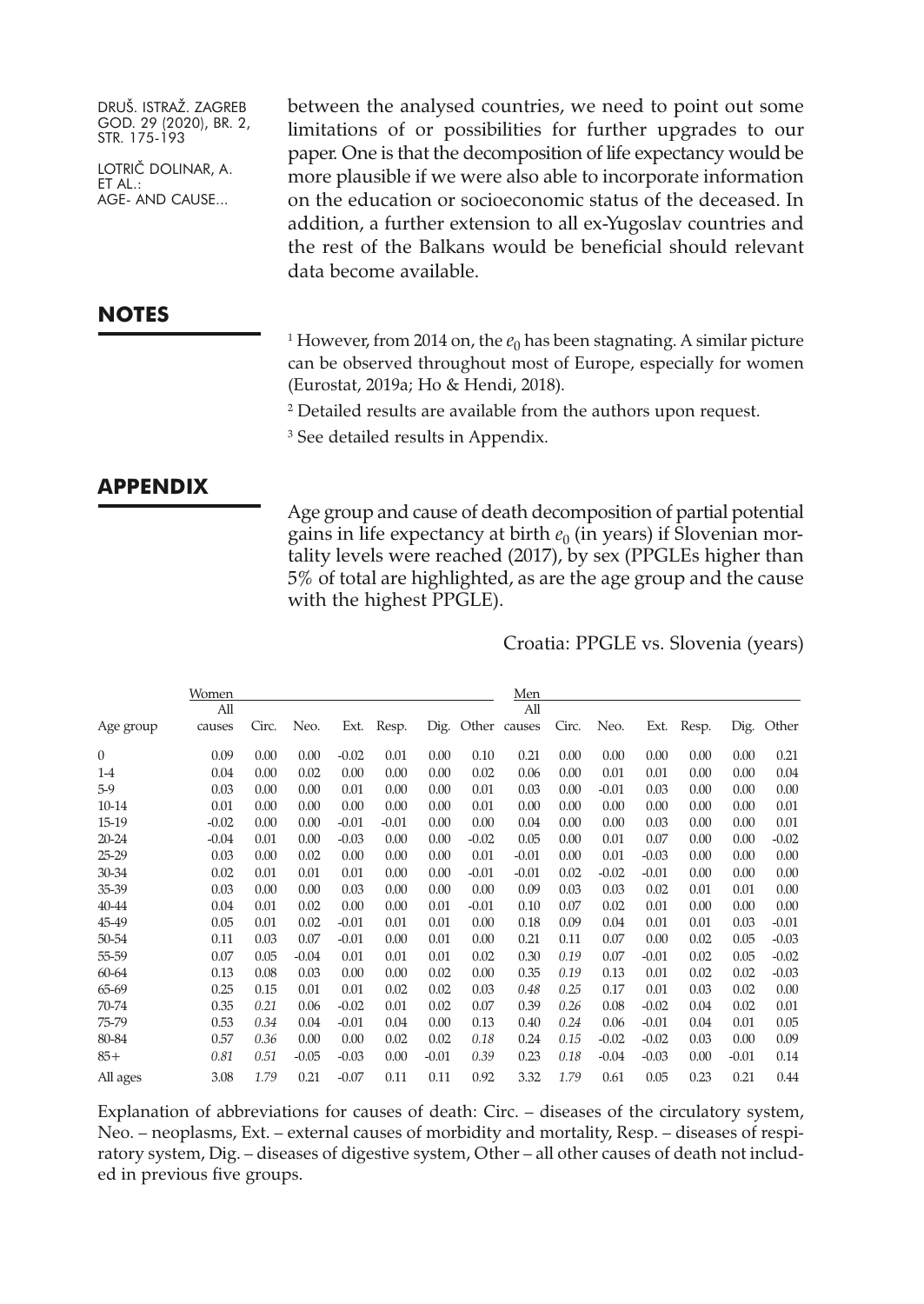### Serbia: PPGLE vs. Slovenia (years)

|              | Women   |       |         |         |         |         |         | Men          |       |         |         |         |         |            |
|--------------|---------|-------|---------|---------|---------|---------|---------|--------------|-------|---------|---------|---------|---------|------------|
|              | All     |       |         |         |         |         |         | All          |       |         |         |         |         |            |
| Age group    | causes  | Circ. | Neo.    | Ext.    | Resp.   | Dig.    |         | Other causes | Circ. | Neo.    | Ext.    | Resp.   |         | Dig. Other |
| $\mathbf{0}$ | 0.16    | 0.00  | 0.00    | $-0.02$ | 0.00    | 0.00    | 0.18    | 0.25         | 0.00  | 0.01    | 0.00    | 0.01    | 0.00    | 0.23       |
| $1-4$        | 0.06    | 0.00  | 0.01    | 0.01    | 0.01    | 0.00    | 0.03    | 0.06         | 0.01  | 0.01    | 0.00    | 0.01    | 0.00    | 0.04       |
| $5-9$        | 0.00    | 0.00  | $-0.01$ | 0.01    | 0.00    | 0.00    | 0.00    | 0.01         | 0.00  | $-0.01$ | 0.01    | 0.00    | 0.00    | 0.01       |
| 10-14        | 0.02    | 0.00  | 0.00    | 0.00    | 0.00    | 0.00    | 0.01    | 0.04         | 0.01  | 0.00    | 0.01    | 0.00    | 0.00    | 0.02       |
| 15-19        | 0.00    | 0.00  | 0.00    | $-0.01$ | 0.00    | 0.00    | 0.02    | 0.04         | 0.00  | 0.01    | 0.01    | 0.00    | 0.00    | 0.02       |
| $20 - 24$    | $-0.04$ | 0.00  | 0.00    | $-0.04$ | 0.00    | 0.00    | $-0.01$ | 0.03         | 0.01  | 0.00    | 0.01    | 0.00    | 0.00    | 0.00       |
| 25-29        | 0.03    | 0.00  | 0.01    | $-0.01$ | 0.00    | 0.00    | 0.02    | 0.02         | 0.01  | 0.00    | $-0.03$ | 0.01    | 0.00    | 0.03       |
| 30-34        | 0.05    | 0.01  | 0.02    | 0.00    | 0.00    | 0.00    | 0.01    | 0.08         | 0.04  | $-0.01$ | $-0.01$ | 0.01    | 0.00    | 0.05       |
| 35-39        | 0.10    | 0.02  | 0.01    | 0.02    | 0.01    | 0.00    | 0.03    | 0.14         | 0.04  | 0.03    | 0.01    | 0.01    | 0.00    | 0.05       |
| 40-44        | 0.12    | 0.04  | 0.05    | 0.01    | 0.01    | 0.01    | 0.01    | 0.19         | 0.10  | 0.04    | 0.01    | 0.01    | $-0.01$ | 0.04       |
| 45-49        | 0.18    | 0.06  | 0.07    | $-0.01$ | 0.01    | 0.00    | 0.04    | 0.27         | 0.14  | 0.05    | $-0.01$ | 0.02    | 0.01    | 0.05       |
| 50-54        | 0.31    | 0.09  | 0.15    | $-0.01$ | 0.02    | 0.01    | 0.05    | 0.36         | 0.18  | 0.11    | $-0.04$ | 0.04    | 0.02    | 0.06       |
| 55-59        | 0.31    | 0.14  | 0.06    | $-0.01$ | 0.03    | 0.01    | 0.07    | 0.54         | 0.31  | 0.12    | $-0.02$ | 0.04    | 0.02    | 0.08       |
| 60-64        | 0.45    | 0.23  | 0.12    | 0.00    | 0.04    | 0.00    | 0.05    | 0.59         | 0.35  | 0.12    | $-0.01$ | 0.06    | $-0.01$ | 0.08       |
| 65-69        | 0.55    | 0.31  | 0.08    | 0.00    | 0.04    | 0.01    | 0.10    | 0.72         | 0.42  | 0.14    | $-0.01$ | 0.05    | 0.00    | 0.11       |
| 70-74        | 0.75    | 0.53  | 0.04    | $-0.02$ | 0.03    | 0.02    | 0.15    | 0.56         | 0.42  | 0.00    | $-0.02$ | 0.06    | $-0.01$ | 0.09       |
| 75-79        | 0.96    | 0.76  | $-0.01$ | $-0.03$ | 0.05    | 0.01    | 0.18    | 0.56         | 0.42  | 0.00    | $-0.02$ | 0.05    | 0.01    | 0.10       |
| 80-84        | 0.97    | 0.80  | $-0.04$ | $-0.03$ | 0.02    | 0.01    | 0.21    | 0.43         | 0.41  | $-0.09$ | $-0.03$ | 0.01    | 0.00    | 0.13       |
| $85+$        | 0.96    | 0.96  | $-0.12$ | $-0.10$ | $-0.06$ | $-0.02$ | 0.30    | 0.20         | 0.39  | $-0.16$ | $-0.07$ | $-0.07$ | $-0.02$ | 0.13       |
| All ages     | 5.94    | 3.97  | 0.44    | $-0.23$ | 0.23    | 0.08    | 1.45    | 5.11         | 3.26  | 0.37    | $-0.20$ | 0.33    | 0.03    | 1.32       |

Explanation of abbreviations for causes of death: Circ. – diseases of the circulatory system, Neo. – neoplasms, Ext. – external causes of morbidity and mortality, Resp. – diseases of respiratory system, Dig. – diseases of digestive system, Other – all other causes of death not included in previous five groups.

### **REFERENCES**

Arriaga, E. E. (1984). Measuring and explaining the change in life expectancies. *Demography, 21*(1), 83–96. <https://doi.org/10.2307/2061029>

Arriaga, E. E. (1995). Changing trends in mortality decline during the last decades, App. 5.1. In L. Ruzicka, G. Wunsch, & P. Kane (Eds.), *Differential Mortality* (pp. 105–130). Oxford: Clarendon Press.

Bartels, S. J., & Naslund, J. A. (2013). The underside of the silver tsunami – older adults and mental health care. *The New England Journal of Medicine, 368*(6), 493–496. <https://doi.org/10.1056/NEJMp1211456>

Beltrán-Sánches, H., Preston, S. H., & Canudas-Romo, V. (2008). An integrated approach to cause-of-death analysis: Cause-deleted life tables and decompositions of life expectancy. *Demographic Research, 19*(35), 1323–1350. <https://doi.org/10.4054/DemRes.2008.19.35>

Bobak, M. (2003). Relative and absolute gender gap in all-cause mortality in Europe and the contribution of smoking. *European Journal of Epidemiology, 18*(1), 15–18. <https://doi.org/10.1023/A:1022556718939>

Bongaarts, J. (2014). Trends in causes of death in low-mortality countries: Implications for mortality projections. *Population and Development Review, 40*(2), 189–212. <https://doi.org/10.1111/j.1728-4457.2014.00670.x>

Canudas-Romo, V., & Schoen, R. (2005). Age-specific contribution to changes in the period and cohort life expectancy. *Demographic Research,* 189 *13*(3), 63–82. <https://doi.org/10.4054/DemRes.2005.13.3>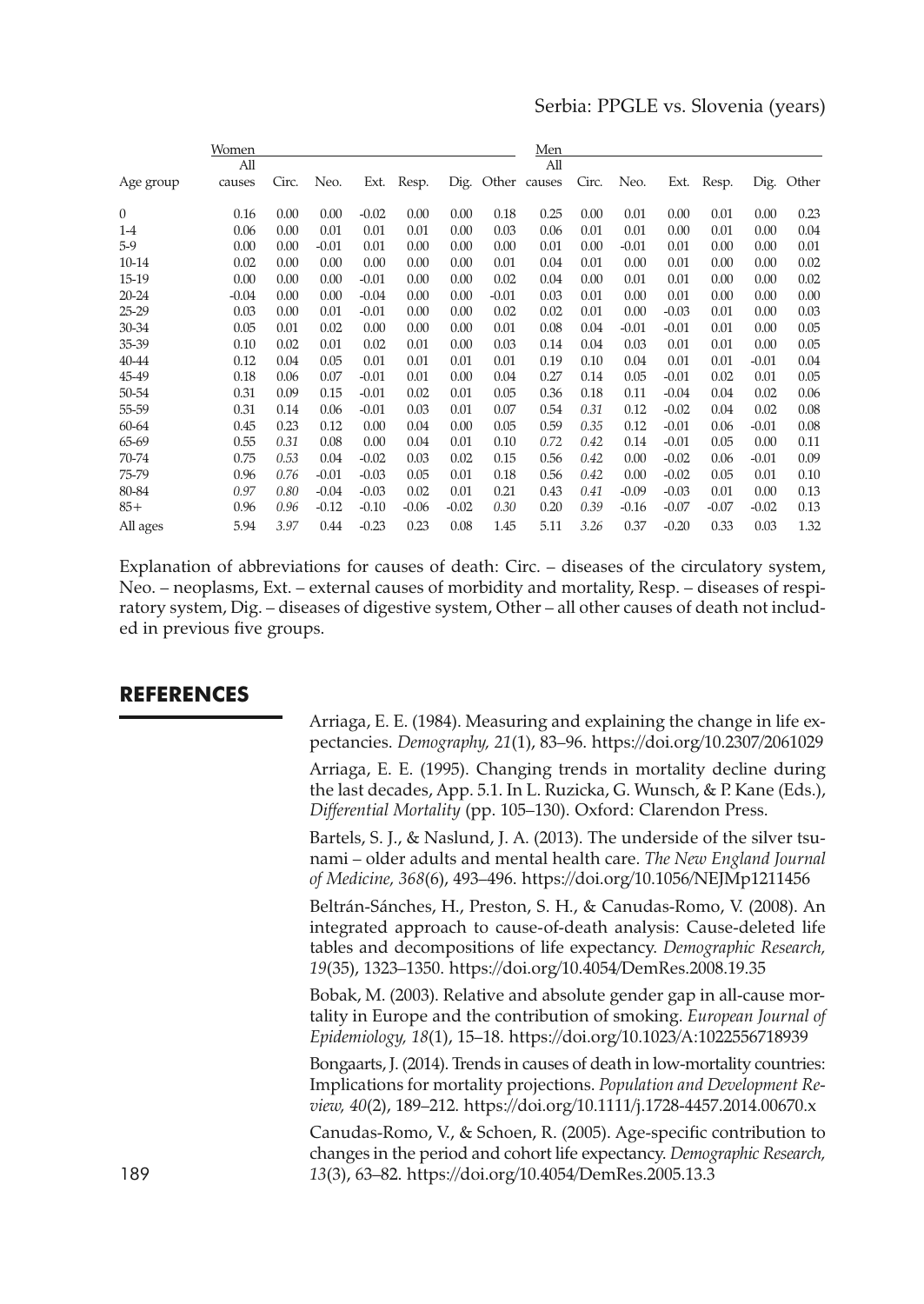LOTRIČ DOLINAR, A. ET AL.: AGE- AND CAUSE...

Croatian Bureau of Statistics, Population Statistics Department (2019).  $\rightarrow$  Data on deaths by sex, age and cause. Data were obtained upon request.

Ediev, D. M. (2011). Life expectancy in developed countries is higher than conventionally estimated. Implications from improved measurement of human longevity. *Journal of Population Ageing, 4*(1-2), 5–32. <https://doi.org/10.1007/s12062-011-9040-x>

Eggleston, K. N., & Fuchs, V. R (2012). The new demographic transition: Most gains in life expectancy now realized late in life. *Journal of Economic Perspectives, 26*(3), 137–156. <https://doi.org/10.1257/jep.26.3.137>

Eurostat (2013). *Revision of the European standard population, Report of Eurostat's task force. Eurostat Methodologies and Working Papers, 2013 edition*. Luxembourg: Publications Office of the European Union.

Eurostat (2019a). Available at <https://ec.europa.eu/eurostat/data/database>  $\rightarrow$  Database by themes  $\rightarrow$  Population and social conditions  $\rightarrow$  Demography and migration  $\rightarrow$  Mortality  $\rightarrow$  Life expectancy by age and sex. Accessed 15 April 2019.

Eurostat (2019b). Available at <https://ec.europa.eu/eurostat/data/database>  $\rightarrow$  Database by themes  $\rightarrow$  Population and social conditions  $\rightarrow$  Demography and migration  $\rightarrow$  Population  $\rightarrow$  Population on 1 January by age and sex. Accessed 15 April 2019.

Eurostat (2019c). Available at <https://ec.europa.eu/eurostat/data/database>  $\rightarrow$  Database by themes  $\rightarrow$  Population and social conditions  $\rightarrow$  Health  $\rightarrow$  Causes of death  $\rightarrow$  General mortality  $\rightarrow$  Causes of death – standardised death rate by residence. Accessed 15 April 2019.

Foege, W. H. (1987). Public health: Moving from debt to legacy, 1986 presidential address. *American Journal of Public Health, 77*(10), 1276–1278. <https://doi.org/10.2105/AJPH.77.10.1276>

Frenk, J., Bobadilla, J. L., Stern, C., Frejka, T., & Lozano, R. (1991). Elements for a theory of the health transition. *Health Transition Review, 1*(1), 21–38. <https://dx.doi.org/10.2307/40608615>

Garfield, R. (2001) *Economic sanctions, health, and welfare in the Federal Republic of Yugoslavia 1990–2000*. Belgrade: UNICEF.

Grigoriev, P., Meslé, F., Shkolnikov, V. M., Andreev, E., Fihel, A., Pechholdova, M., & Vallin, J. (2014). The recent mortality decline in Russia: Beginning of the cardiovascular revolution? *Population and Development Review, 40*(1), 107–129. <https://doi.org/10.1111/j.1728-4457.2014.00652.x>

Heijink, R., Koolman, X., & Westert, G. P. (2013). Spending more money, saving more lives? The relationship between avoidable mortality and healthcare spending in 14 countries. *European Journal of Health Economics, 14*(3), 527–538. <https://doi.org/10.1007/s10198-012-0398-3>

Ho, J. Y., & Hendi, A. S. (2018). Recent trends in life expectancy across high income countries: Retrospective observational study. *BMJ, 362,* k2562. <https://doi.org/10.1136/bmj.k2562>

ICD-10: International statistical classification of diseases and related health problems, 10th revision (2016). Available at [https://icd.who.int/](https://icd.who.int/browse10/2010/en) browse [10/2010/en.](https://icd.who.int/browse10/2010/en) Accessed 15 April 2019.

Jakovljevic, M., Arsenijevic, J., Pavlova, M., Verhaeghe, N., Laaser, U., & Groot, W. (2017). Within the triangle of healthcare legacies: Compar-190 ing the performance of South-Eastern European health systems.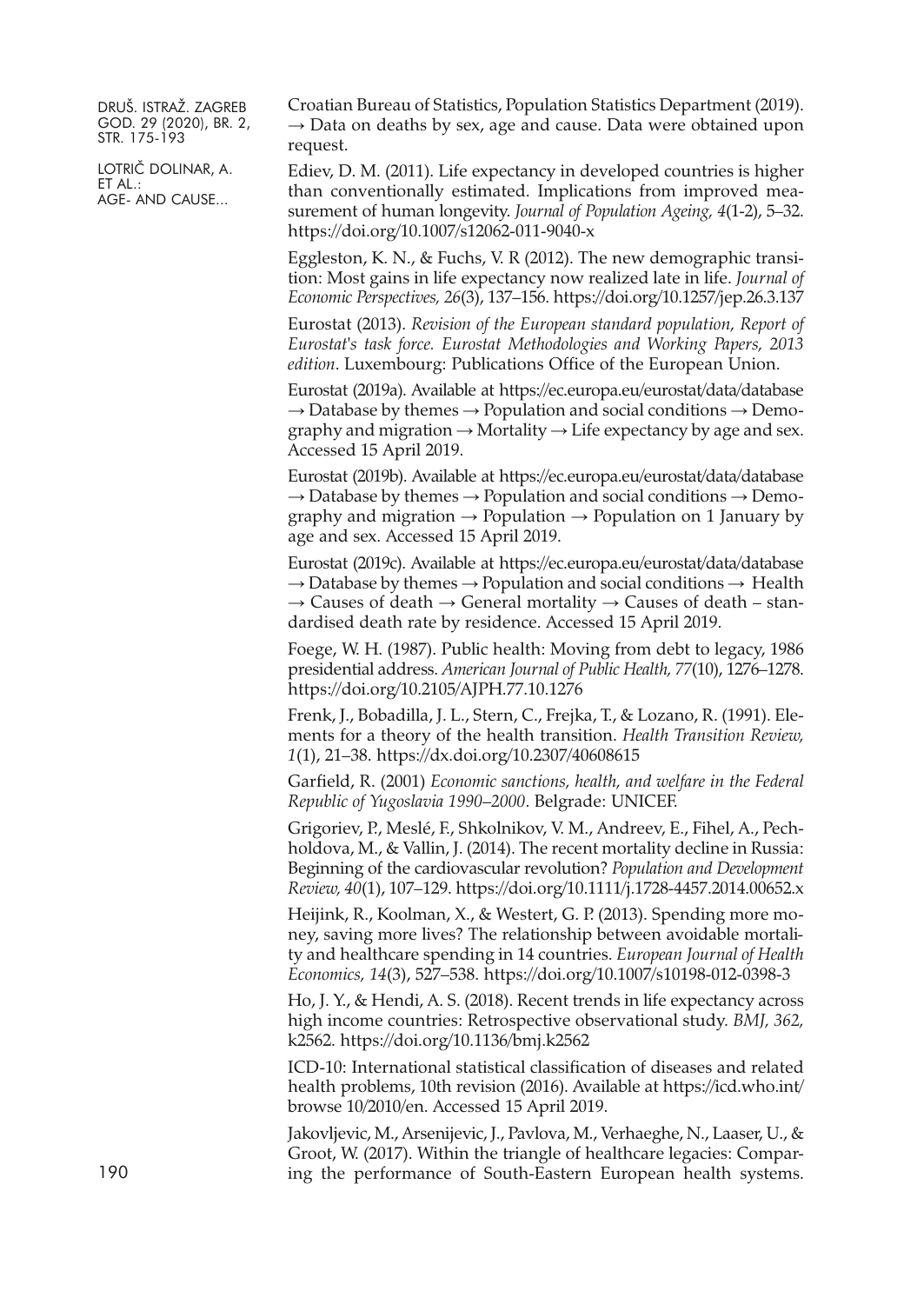LOTRIČ DOLINAR, A. ET AL.: AGE- AND CAUSE...

*Journal of Medical Economics, 20*(5), 483–492. [https://doi.org/10.1080/](https://doi.org/10.1080/13696998.2016.1277228) [13696998.2016.1277228](https://doi.org/10.1080/13696998.2016.1277228)

Jakovljevic, M., Jakab, M., Gerdtham, U., McDaid, D., Ogura, S., Varavikova, E., Merrick, J., Adany, R., Okunade, A., & Getzen, T. E. (2019). Comparative financing analysis and political economy of noncommunicable diseases. *Journal of Medical Economics, 22*(8), 722–727. [https://](https://doi.org/10.1080/13696998.2019.1600523) [doi.org/10.1080/13696998.2019.1600523](https://doi.org/10.1080/13696998.2019.1600523)

Jakovljevic, M. B., Vukovic, M., & Fontanesi, J. (2016). Life expectancy and health expenditure evolution in Eastern Europe – DiD and DEA analysis. *Expert Review of Pharmacoeconomics and Outcomes Research, 16*(4), 537–546. <https://doi.org/10.1586/14737167.2016.1125293>

Kintner, H. J. (2003). The life table. In D. A. Swanson & J. S. Siegel (Eds.), *The methods and materials of demography* (pp. 301–340). San Diego: Elsevier Science. <https://doi.org/10.1016/B978-012641955-9/50047-3>

Kirk, D. (1996). Demographic transition theory. *Population Studies – a Journal of Demography, 50*(3), 361–387. [https://doi.org/10.1080/0032472](https://doi.org/10.1080/0032472031000149536) [031000149536](https://doi.org/10.1080/0032472031000149536)

Klenk, J., Keil, U., Jaensch, A., Christiansen, M. C., & Nagel, G. (2016). Changes in life expectancy 1950–2010: Contributions from age- and disease-specific mortality in selected countries. *Population Health Metrics, 14*, 20. <https://doi.org/10.1186/s12963-016-0089-x>

Kovačić, L., & Šošić, Z. (1998). Organization of health care in Croatia: Needs and priorities. *Croatian Medical Journal, 39*(3), 249–255. Available at [https://www.researchgate.net/publication/13544496\\_Organization\\_of](https://www.researchgate.net/publication/13544496_Organization_of_health_care_in_Croatia_Needs_and_priorities) health care in Croatia Needs and priorities

Kunitz, S. J. (2004). The making and breaking of Yugoslavia and its impact on health. *American Journal of Public Health, 94*(11), 1894–1904. <https://doi.org/10.2105/AJPH.94.11.1894>

Lee, I. M., Shiroma, E. J., Lobelo, F., Puska, P., Blair, S. N., & Katzmarzyk, P. T. (2012). Effect of physical inactivity on major non-communicable diseases worldwide: An analysis of burden of disease and life expectancy. *Lancet, 380*(9838), 219–229. [https://doi.org/10.1016/S0140-](https://doi.org/10.1016/S0140-6736(12)61031-9) [6736\(12\)61031-9](https://doi.org/10.1016/S0140-6736(12)61031-9)

Liu, P., Li, C., Wang, Y., Zeng, W., Wang, H., Wu, H., Lu, J., Sun, M., Li, X., Chang, F., & Hao, M. (2014). The impact of the major causes of death on life expectancy in China: A 60-year longitudinal study. *BMC Public Health, 14*(1193), 2–8. <https://doi.org/10.1186/1471-2458-14-1193>

Lotrič Dolinar, A., Došenović Bonča, P., & Sambt, J. (2017). Longevity in Slovenia: Past and potential gains in life expectancy by age and causes of death. *Zdravstveno varstvo, 56*(2),124–130. [https://doi.org/10.](https://doi.org/10.1515/sjph-2017-0016) [1515/sjph-2017-0016](https://doi.org/10.1515/sjph-2017-0016)

Lotrič Dolinar, A., Sambt, J., & Korenjak-Černe, S. (2019). Clustering EU countries by causes of death. *Population Research and Policy Review, 38*(2), 157–172. <https://doi.org/10.1007/s11113-019-09518-1>

Malačič, J. (2006). *Demografija – teorija, analiza, metode in modeli* [Demography – Theory, analysis, methods and models]. Ljubljana: Ekonomska fakulteta.

Manton, K. G., Patrick, C. H., & Stallard, E. (1980). Mortality model 191 based on delays in progression of chronic diseases: Alternative to cause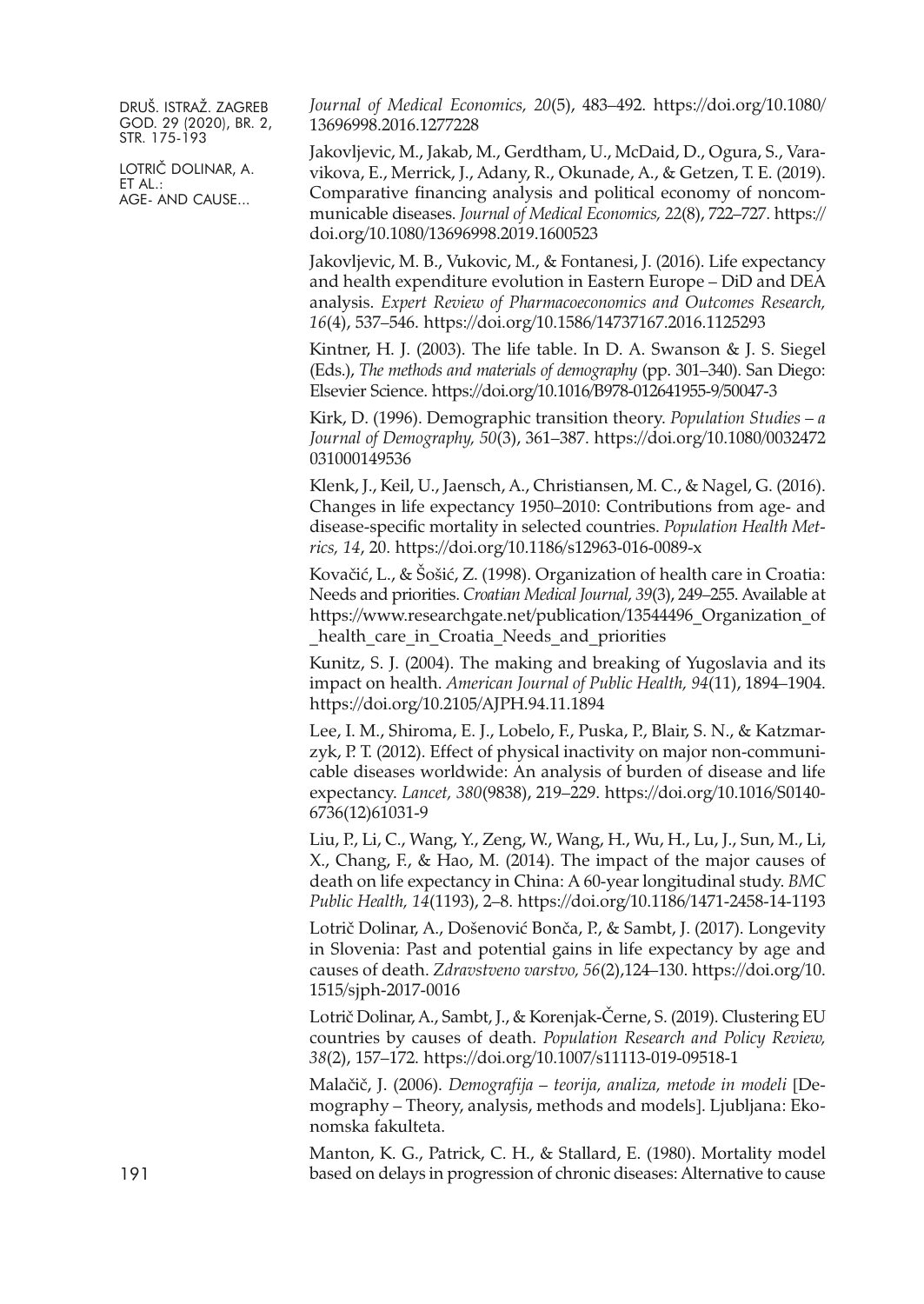LOTRIČ DOLINAR, A. ET AL.: AGE- AND CAUSE...

elimination model. *Public Health Reports, 95*(6), 580–588. Available at [https://www.ncbi.nlm.nih.gov/pmc/articles/PMC1422793/](https://www.ncbi.nlm.nih.gov/pmc/articles/PMC1422793)

Mayhew, L., & Smith, D. (2015). On the decomposition of life expectancy and limits to life. *Population Studies – A Journal of Demography, 69*(1), 73–89. <https://doi.org/10.1080/00324728.2014.972433>

Möller-Leimkühler, A. M. (2003). The gender gap in suicide and premature death or: Why are men so vulnerable? *European Archives of Psychiatry and Clinical Neuroscience, 253*(1), 1–8. [https://doi.org/10.1007/](https://doi.org/10.1007/s00406-003-0397-6) [s00406-003-0397-6](https://doi.org/10.1007/s00406-003-0397-6)

National institute of public health, Health Data Center, Slovenia (2019).  $\rightarrow$  Data on deaths by sex, age and cause. Data were obtained by request.

Oeppen, J., & Vaupel, J. W. (2002). Broken limits to life expectancy. *Science, 296*(5570), 1029–1031. <https://doi.org/10.1126/science.1069675>

Ogura, S., & Jakovljevic, M. M. (2018). Global population aging – health care, social and economic consequences. *Frontiers in Public Health, 6*, 335. <https://doi.org/10.3389/fpubh.2018.00335>

Omran, A. R. (1971). The epidemiologic transition: A theory of the epidemiology of population change. *The Milbank Memorial Fund Quarterly, 49*(4-1), 509–538. <https://doi.org/10.2307/3349375>

Phillips, S. P. (2013). Risky business: Explaining the gender gap in longevity. *Journal of Men's Health and Gender, 3*(1), 43–46. [https://doi.](https://doi.org/10.1016/j.jmhg.2005.08.004) [org/10.1016/j.jmhg.2005.08.004](https://doi.org/10.1016/j.jmhg.2005.08.004)

Pollard, J. H. (1988). On the decomposition of changes in expectation of life and differentials in life expectancy. *Demography, 25*(2), 265–276. <https://doi.org/10.2307/2061293>

Pressat, R. (1985). Contribution des écarts de mortalité par âge à la différence des vies moyennes [The significance of variations in mortality by age on differences in life expectancy]. *Population, 40*(4/5), 766–770. <https://doi.org/10.2307/1532986>

Shkolnikov, V. (2015). *Methodology note on the Human Life-Table Database (HLD)*. Available at <http://www.lifetable.de/methodology.pdf>

Statistical Office of the Republic of Serbia, Demography Division  $(2019)$ .  $\rightarrow$  Data on deaths by sex, age and cause. Data were obtained by request.

Timonin, S., Shkolnikov, V., Jasilionis, D., Grigoriev, P., Jdanov, D. A., & Leon, D. A. (2016). Disparities in length of life across developed countries: Measuring and decomposing changes over time within and between country groups. *Population Health Metrics, 14*(29), 1–19. <https://doi.org/10.1186/s12963-016-0094-0>

Tsai, S. P., Lee, E. S., & Hardy, R. J. (1978). The effect of a reduction in leading causes of death: Potential gains in life expectancy. *American Journal of Public Health, 68*(10), 966–971. <https://doi.org/10.2105/AJPH.68.10.966>

Vallin, J., & Meslé, F. (2004). Convergences and divergences in mortality. A new approach to health transition. *Demographic Research,* special *2*(2), 11–44. <https://doi.org/10.4054/DemRes.2004.S2.2>

Vaupel, J. W. (2010). Biodemography of human aging. *Nature, 464*(7288), 536–542. <https://doi.org/10.1038/nature08984>

Wang, H., Naghavi, M., Allen, C., Barber, R. M., Bhutta, Z. A., Carter, A., 192 ..., & Coggeshall, M. (2016). Global, regional, and national life ex-